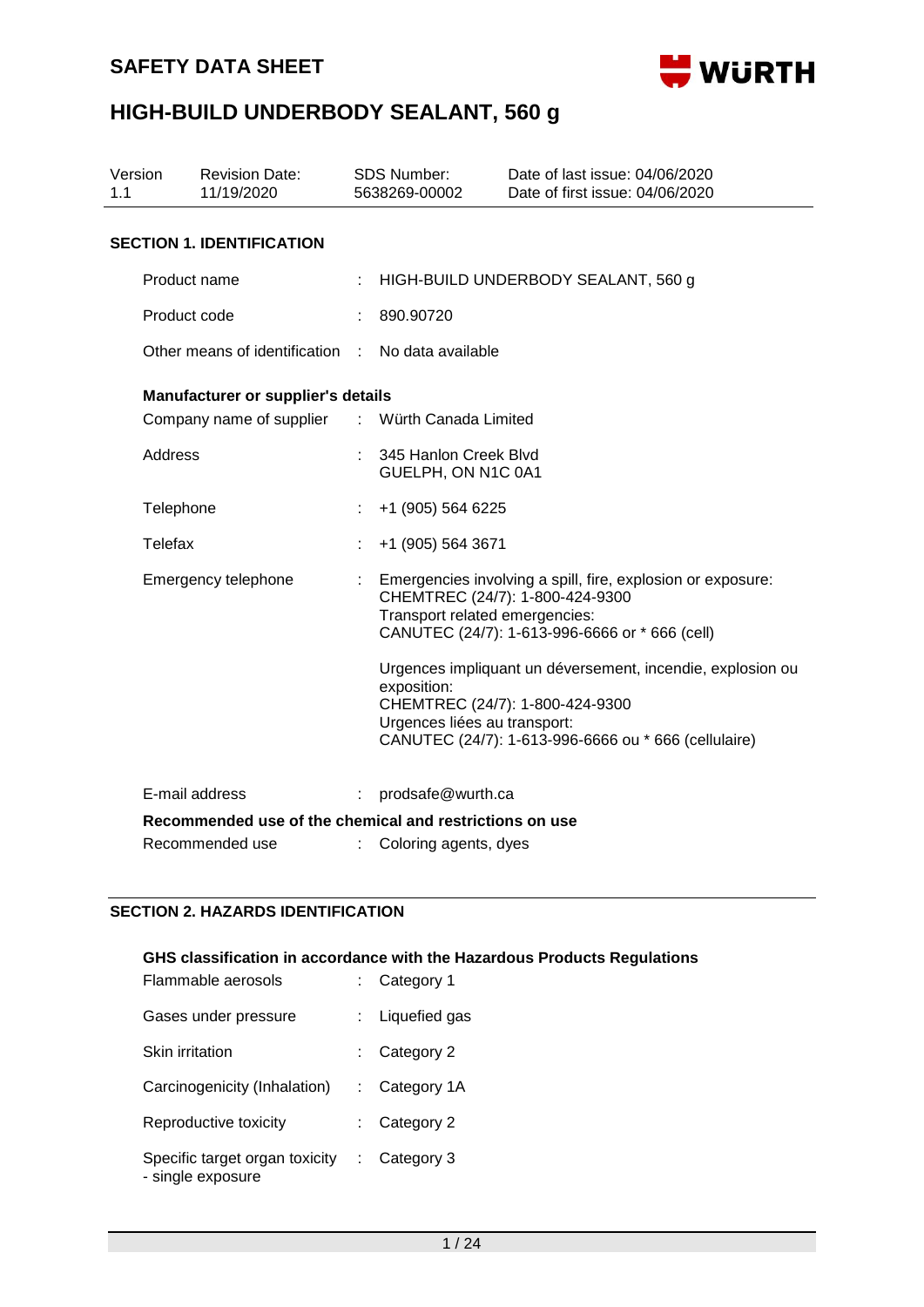### **SAFETY DATA SHEET**



| Version<br>1.1 | <b>Revision Date:</b><br>11/19/2020                   |   | <b>SDS Number:</b><br>5638269-00002                                                                                                                      | Date of last issue: 04/06/2020<br>Date of first issue: 04/06/2020                                                                                                                                                                                                                                                                                                                                                                                                                                                |
|----------------|-------------------------------------------------------|---|----------------------------------------------------------------------------------------------------------------------------------------------------------|------------------------------------------------------------------------------------------------------------------------------------------------------------------------------------------------------------------------------------------------------------------------------------------------------------------------------------------------------------------------------------------------------------------------------------------------------------------------------------------------------------------|
|                | Specific target organ toxicity<br>- repeated exposure | ÷ |                                                                                                                                                          | Category 2 (Central nervous system)                                                                                                                                                                                                                                                                                                                                                                                                                                                                              |
|                | Aspiration hazard                                     |   | Category 1                                                                                                                                               |                                                                                                                                                                                                                                                                                                                                                                                                                                                                                                                  |
|                | <b>GHS label elements</b>                             |   |                                                                                                                                                          |                                                                                                                                                                                                                                                                                                                                                                                                                                                                                                                  |
|                | Hazard pictograms                                     |   |                                                                                                                                                          |                                                                                                                                                                                                                                                                                                                                                                                                                                                                                                                  |
|                | Signal Word                                           |   | Danger                                                                                                                                                   |                                                                                                                                                                                                                                                                                                                                                                                                                                                                                                                  |
|                | <b>Hazard Statements</b>                              |   | H222 Extremely flammable aerosol.<br>H315 Causes skin irritation.                                                                                        | H280 Contains gas under pressure; may explode if heated.<br>H304 May be fatal if swallowed and enters airways.<br>H336 May cause drowsiness or dizziness.<br>H350 May cause cancer by inhalation.<br>H361d Suspected of damaging the unborn child.<br>H373 May cause damage to organs (Central nervous system)<br>through prolonged or repeated exposure.                                                                                                                                                        |
|                | <b>Precautionary Statements</b>                       |   | <b>Prevention:</b><br>and understood.<br>P260 Do not breathe spray.<br>and face protection.                                                              | P201 Obtain special instructions before use.<br>P202 Do not handle until all safety precautions have been read<br>P210 Keep away from heat, hot surfaces, sparks, open flames<br>and other ignition sources. No smoking.<br>P211 Do not spray on an open flame or other ignition source.<br>P251 Do not pierce or burn, even after use.<br>P264 Wash skin thoroughly after handling.<br>P271 Use only outdoors or in a well-ventilated area.<br>P280 Wear protective gloves, protective clothing, eye protection |
|                |                                                       |   | <b>Response:</b><br>CENTER.<br>unwell.<br>P331 Do NOT induce vomiting.<br>reuse.<br>Storage:<br>P405 Store locked up.<br>tures exceeding 50 °C (122 °F). | P301 + P310 IF SWALLOWED: Immediately call a POISON<br>P302 + P352 IF ON SKIN: Wash with plenty of water.<br>P304 + P340 + P312 IF INHALED: Remove person to fresh air<br>and keep comfortable for breathing. Call a doctor if you feel<br>P308 + P313 IF exposed or concerned: Get medical attention.<br>P332 + P313 If skin irritation occurs: Get medical attention.<br>P362 + P364 Take off contaminated clothing and wash it before<br>P410 + P412 Protect from sunlight. Do not expose to tempera-         |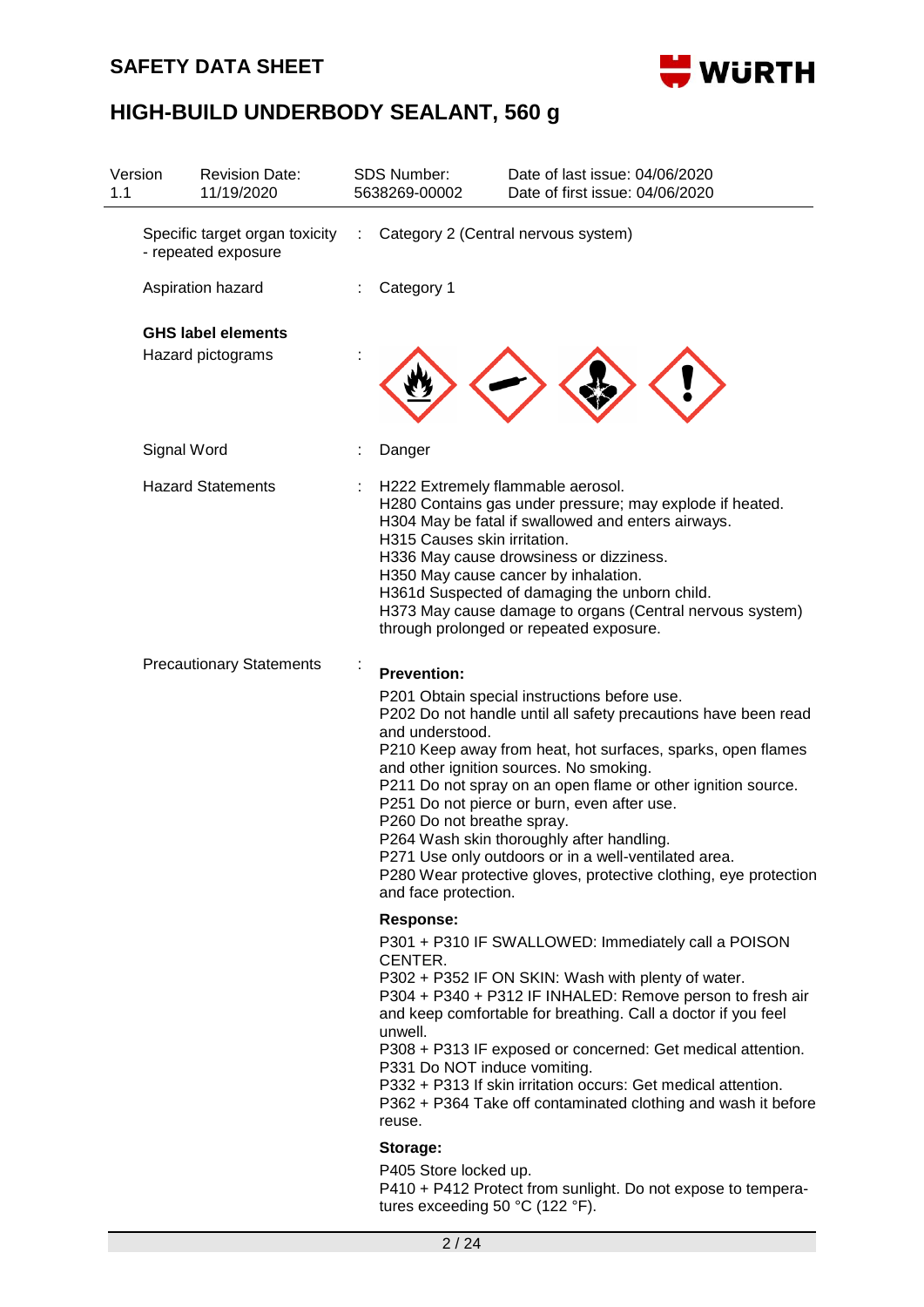

| Version<br>1.1                                  | <b>Revision Date:</b><br>11/19/2020                                                                               | <b>SDS Number:</b><br>5638269-00002                                 | Date of last issue: 04/06/2020<br>Date of first issue: 04/06/2020                                                                                                       |
|-------------------------------------------------|-------------------------------------------------------------------------------------------------------------------|---------------------------------------------------------------------|-------------------------------------------------------------------------------------------------------------------------------------------------------------------------|
|                                                 |                                                                                                                   | Disposal:<br>disposal plant.                                        | P501 Dispose of contents and container to an approved waste                                                                                                             |
|                                                 | Other hazards                                                                                                     |                                                                     |                                                                                                                                                                         |
|                                                 | None known.                                                                                                       |                                                                     |                                                                                                                                                                         |
|                                                 | <b>SECTION 3. COMPOSITION/INFORMATION ON INGREDIENTS</b>                                                          |                                                                     |                                                                                                                                                                         |
|                                                 | Substance / Mixture                                                                                               | Mixture                                                             |                                                                                                                                                                         |
|                                                 | <b>Components</b>                                                                                                 |                                                                     |                                                                                                                                                                         |
|                                                 | Chemical name                                                                                                     | CAS-No.                                                             | Concentration (% w/w)                                                                                                                                                   |
| Toluene                                         |                                                                                                                   | 108-88-3                                                            | $>= 10 - 30$ *                                                                                                                                                          |
| Limestone                                       |                                                                                                                   | 1317-65-3                                                           | $>= 10 - 30$ *                                                                                                                                                          |
| Propane                                         |                                                                                                                   | 74-98-6                                                             | $>= 10 - 30$ *                                                                                                                                                          |
| Isobutane                                       |                                                                                                                   | 75-28-5                                                             | $>= 5 - < 10$ *                                                                                                                                                         |
| Solvent naphtha (petroleum), heavy<br>aliphatic |                                                                                                                   | 64742-96-7                                                          | $>= 1 - 5$ *                                                                                                                                                            |
| Quartz                                          |                                                                                                                   | 14808-60-7                                                          | $>= 0.1 - 1$ *                                                                                                                                                          |
|                                                 | Actual concentration or concentration range is withheld as a trade secret<br><b>SECTION 4. FIRST AID MEASURES</b> |                                                                     |                                                                                                                                                                         |
|                                                 | General advice                                                                                                    | vice immediately.<br>advice.                                        | In the case of accident or if you feel unwell, seek medical ad-<br>When symptoms persist or in all cases of doubt seek medical                                          |
| If inhaled                                      |                                                                                                                   | If inhaled, remove to fresh air.<br>Get medical attention.          |                                                                                                                                                                         |
|                                                 | In case of skin contact                                                                                           | and shoes.<br>Get medical attention.<br>Wash clothing before reuse. | In case of contact, immediately flush skin with plenty of water<br>for at least 15 minutes while removing contaminated clothing<br>Thoroughly clean shoes before reuse. |
|                                                 | In case of eye contact                                                                                            |                                                                     | Flush eyes with water as a precaution.<br>Get medical attention if irritation develops and persists.                                                                    |

| If swallowed                                                      | If swallowed, DO NOT induce vomiting.<br>If vomiting occurs have person lean forward.<br>Call a physician or poison control center immediately.<br>Rinse mouth thoroughly with water.<br>Never give anything by mouth to an unconscious person. |
|-------------------------------------------------------------------|-------------------------------------------------------------------------------------------------------------------------------------------------------------------------------------------------------------------------------------------------|
| Most important symptoms<br>and effects, both acute and<br>delayed | May be fatal if swallowed and enters airways.<br>Causes skin irritation.<br>May cause drowsiness or dizziness.                                                                                                                                  |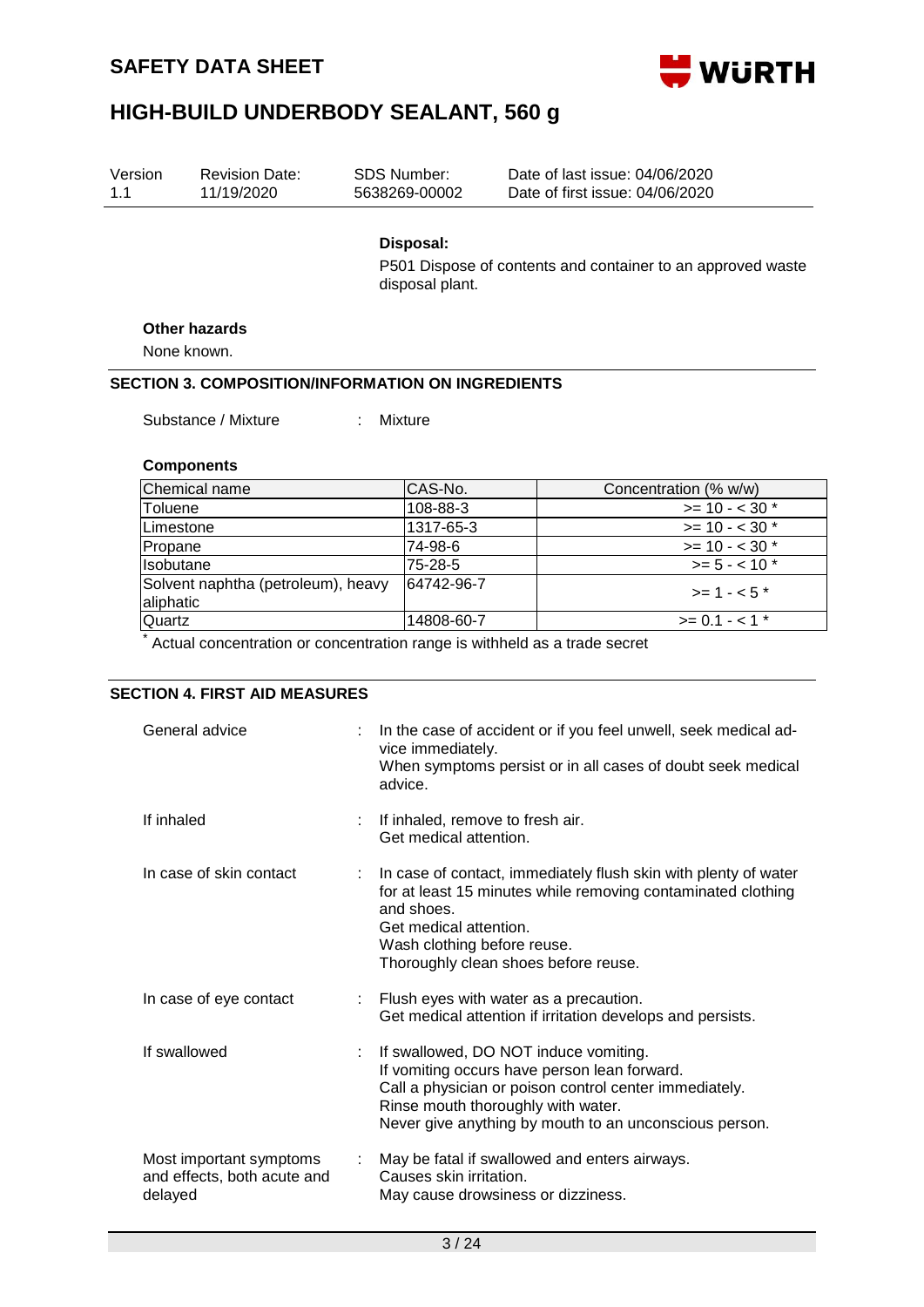

| Version<br>1.1 | <b>Revision Date:</b><br>11/19/2020                                             |   | <b>SDS Number:</b><br>5638269-00002                                           | Date of last issue: 04/06/2020<br>Date of first issue: 04/06/2020                                                                                                                                                                 |
|----------------|---------------------------------------------------------------------------------|---|-------------------------------------------------------------------------------|-----------------------------------------------------------------------------------------------------------------------------------------------------------------------------------------------------------------------------------|
|                |                                                                                 |   | May cause cancer by inhalation.<br>exposure.                                  | Suspected of damaging the unborn child.<br>May cause damage to organs through prolonged or repeated                                                                                                                               |
|                | Protection of first-aiders                                                      |   |                                                                               | First Aid responders should pay attention to self-protection,<br>and use the recommended personal protective equipment<br>when the potential for exposure exists (see section 8).                                                 |
|                | Notes to physician                                                              |   |                                                                               | Treat symptomatically and supportively.                                                                                                                                                                                           |
|                | <b>SECTION 5. FIRE-FIGHTING MEASURES</b>                                        |   |                                                                               |                                                                                                                                                                                                                                   |
|                | Suitable extinguishing media                                                    |   | Water spray<br>Alcohol-resistant foam<br>Carbon dioxide (CO2)<br>Dry chemical |                                                                                                                                                                                                                                   |
|                | Unsuitable extinguishing<br>media                                               |   | None known.                                                                   |                                                                                                                                                                                                                                   |
|                | Specific hazards during fire<br>fighting                                        |   | due to the high vapor pressure.                                               | Flash back possible over considerable distance.<br>Vapors may form explosive mixtures with air.<br>Exposure to combustion products may be a hazard to health.<br>If the temperature rises there is danger of the vessels bursting |
|                | Hazardous combustion prod-<br>ucts                                              |   | Carbon oxides<br>Nitrogen oxides (NOx)<br>Silicon oxides<br>Metal oxides      |                                                                                                                                                                                                                                   |
|                | Specific extinguishing meth-<br>ods                                             | ÷ | SO.<br>Evacuate area.                                                         | Use extinguishing measures that are appropriate to local cir-<br>cumstances and the surrounding environment.<br>Use water spray to cool unopened containers.<br>Remove undamaged containers from fire area if it is safe to do    |
|                | Special protective equipment :<br>for fire-fighters                             |   |                                                                               | In the event of fire, wear self-contained breathing apparatus.<br>Use personal protective equipment.                                                                                                                              |
|                | <b>SECTION 6. ACCIDENTAL RELEASE MEASURES</b>                                   |   |                                                                               |                                                                                                                                                                                                                                   |
|                | Personal precautions, protec- :<br>tive equipment and emer-<br>gency procedures |   | Remove all sources of ignition.                                               | Use personal protective equipment.<br>Follow safe handling advice (see section 7) and personal pro-<br>tective equipment recommendations (see section 8).                                                                         |
|                | Environmental precautions                                                       |   | Avoid release to the environment.<br>oil barriers).                           | Prevent further leakage or spillage if safe to do so.<br>Prevent spreading over a wide area (e.g., by containment or                                                                                                              |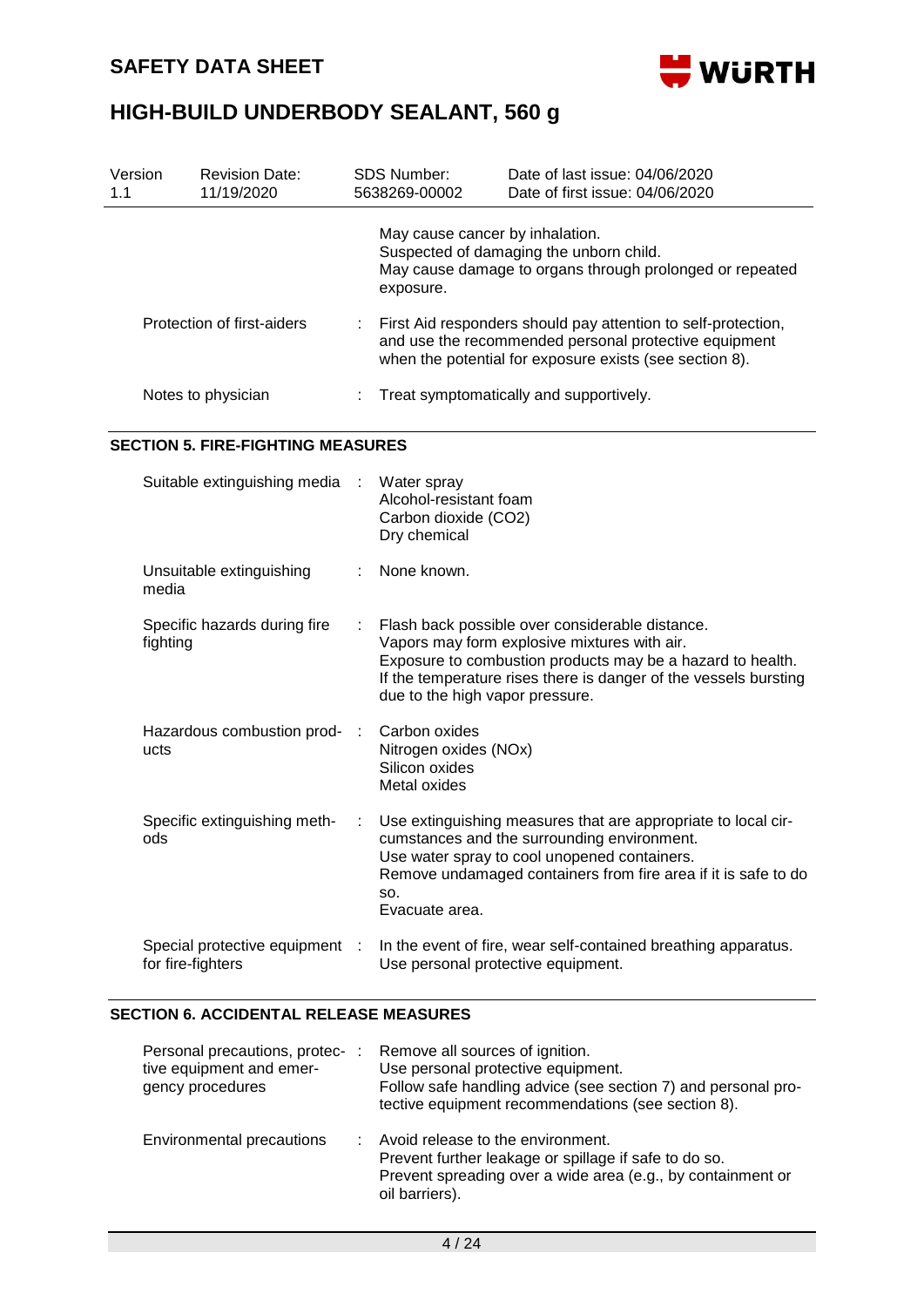

| Version<br>1.1                         | <b>Revision Date:</b><br>11/19/2020 |  | <b>SDS Number:</b><br>5638269-00002                        | Date of last issue: 04/06/2020<br>Date of first issue: 04/06/2020                                                                                                                                                                                                                                                                                                                                                                                                                                                                                                                                                                                                                       |
|----------------------------------------|-------------------------------------|--|------------------------------------------------------------|-----------------------------------------------------------------------------------------------------------------------------------------------------------------------------------------------------------------------------------------------------------------------------------------------------------------------------------------------------------------------------------------------------------------------------------------------------------------------------------------------------------------------------------------------------------------------------------------------------------------------------------------------------------------------------------------|
|                                        | Methods and materials for           |  | cannot be contained.<br>Non-sparking tools should be used. | Retain and dispose of contaminated wash water.<br>Local authorities should be advised if significant spillages                                                                                                                                                                                                                                                                                                                                                                                                                                                                                                                                                                          |
|                                        | containment and cleaning up         |  | jet.<br>bent.<br>which regulations are applicable.         | Soak up with inert absorbent material.<br>Suppress (knock down) gases/vapors/mists with a water spray<br>For large spills, provide diking or other appropriate contain-<br>ment to keep material from spreading. If diked material can be<br>pumped, store recovered material in appropriate container.<br>Clean up remaining materials from spill with suitable absor-<br>Local or national regulations may apply to releases and dispo-<br>sal of this material, as well as those materials and items em-<br>ployed in the cleanup of releases. You will need to determine<br>Sections 13 and 15 of this SDS provide information regarding<br>certain local or national requirements. |
| <b>SECTION 7. HANDLING AND STORAGE</b> |                                     |  |                                                            |                                                                                                                                                                                                                                                                                                                                                                                                                                                                                                                                                                                                                                                                                         |

#### Technical measures : See Engineering measures under EXPOSURE CONTROLS/PERSONAL PROTECTION section. Local/Total ventilation : If sufficient ventilation is unavailable, use with local exhaust ventilation. If advised by assessment of the local exposure potential, use only in an area equipped with explosion-proof exhaust ventilation. Advice on safe handling : Do not get on skin or clothing. Do not breathe spray. Do not swallow. Avoid contact with eyes. Wash skin thoroughly after handling. Handle in accordance with good industrial hygiene and safety practice, based on the results of the workplace exposure assessment Keep container tightly closed. Keep away from heat, hot surfaces, sparks, open flames and other ignition sources. No smoking. Take precautionary measures against static discharges. Take care to prevent spills, waste and minimize release to the environment. Do not spray on an open flame or other ignition source. Conditions for safe storage : Store locked up. Keep tightly closed. Keep in a cool, well-ventilated place. Store in accordance with the particular national regulations. Do not pierce or burn, even after use. Keep cool. Protect from sunlight.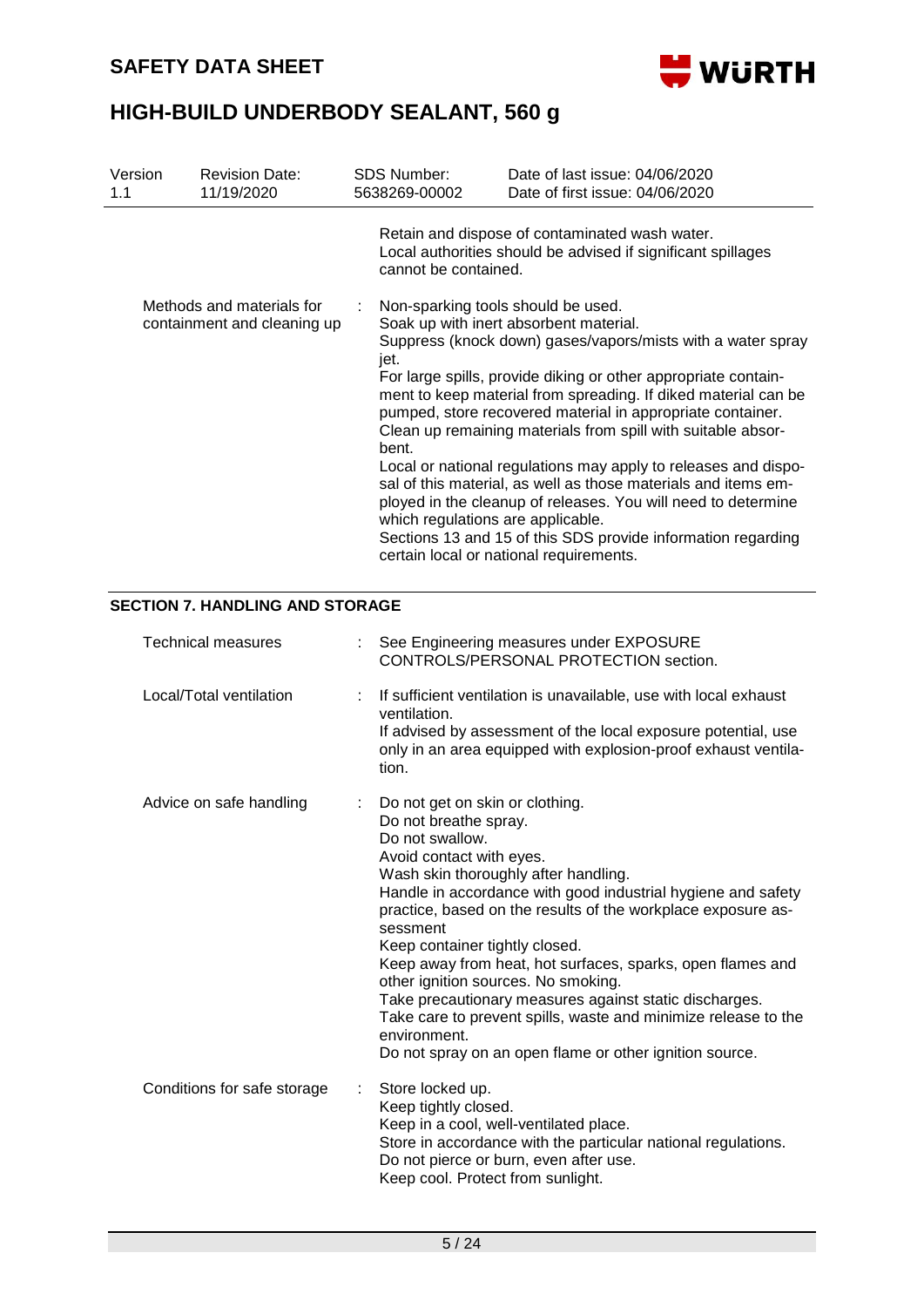

| Version<br>1.1 | <b>Revision Date:</b><br>11/19/2020 | <b>SDS Number:</b><br>5638269-00002                                                                                                          | Date of last issue: 04/06/2020<br>Date of first issue: 04/06/2020                                                                                                                                        |
|----------------|-------------------------------------|----------------------------------------------------------------------------------------------------------------------------------------------|----------------------------------------------------------------------------------------------------------------------------------------------------------------------------------------------------------|
|                | Materials to avoid                  | Organic peroxides<br>Oxidizing agents<br>Flammable solids<br>Pyrophoric liquids<br>Pyrophoric solids<br>flammable gases<br><b>Explosives</b> | $\therefore$ Do not store with the following product types:<br>Self-reactive substances and mixtures<br>Self-heating substances and mixtures<br>Substances and mixtures which in contact with water emit |
| perature       | Recommended storage tem- :          | $<$ 40 °C                                                                                                                                    |                                                                                                                                                                                                          |
|                | Storage period                      | 36 Months                                                                                                                                    |                                                                                                                                                                                                          |

#### **SECTION 8. EXPOSURE CONTROLS/PERSONAL PROTECTION**

#### **Ingredients with workplace control parameters**

| Components                                      | CAS-No.    | Value type<br>(Form of<br>exposure)     | Control parame-<br>ters / Permissible<br>concentration | <b>Basis</b>     |
|-------------------------------------------------|------------|-----------------------------------------|--------------------------------------------------------|------------------|
| Toluene                                         | 108-88-3   | <b>TWA</b>                              | 50 ppm<br>188 mg/m <sup>3</sup>                        | CA AB OEL        |
|                                                 |            | <b>TWA</b>                              | 20 ppm                                                 | CA BC OEL        |
|                                                 |            | <b>TWAEV</b>                            | 50 ppm<br>188 mg/m <sup>3</sup>                        | CA QC OEL        |
|                                                 |            | <b>TWA</b>                              | 20 ppm                                                 | <b>ACGIH</b>     |
| Limestone                                       | 1317-65-3  | <b>TWA</b>                              | $10 \text{ mg/m}^3$                                    | CA AB OEL        |
|                                                 |            | TWAEV (to-<br>tal dust)                 | $10 \text{ mg/m}^3$                                    | CA QC OEL        |
|                                                 |            | <b>TWA (Total</b><br>dust)              | $10 \text{ mg/m}^3$                                    | CA BC OEL        |
|                                                 |            | TWA (respir-<br>able dust<br>fraction)  | $3$ mg/m $3$                                           | <b>CA BC OEL</b> |
|                                                 |            | <b>STEL</b>                             | $20 \text{ mg/m}^3$                                    | CA BC OEL        |
| Propane                                         | 74-98-6    | <b>TWA</b>                              | 1,000 ppm                                              | CA AB OEL        |
|                                                 |            | <b>TWAEV</b>                            | 1,000 ppm<br>1,800 mg/m <sup>3</sup>                   | CA QC OEL        |
| Isobutane                                       | 75-28-5    | <b>TWA</b>                              | 1,000 ppm                                              | CA AB OEL        |
|                                                 |            | <b>TWA</b>                              | 1,000 ppm                                              | CA BC OEL        |
|                                                 |            | <b>STEL</b>                             | 1,000 ppm                                              | <b>ACGIH</b>     |
| Solvent naphtha (petroleum),<br>heavy aliphatic | 64742-96-7 | <b>TWA</b>                              | 200 mg/m <sup>3</sup><br>(total hydrocarbon<br>vapor)  | CA AB OEL        |
| Quartz                                          | 14808-60-7 | TWA (Res-<br>pirable par-<br>ticulates) | $0.025$ mg/m <sup>3</sup>                              | CA AB OEL        |
|                                                 |            | TWA (Res-<br>pirable frac-              | $0.1 \text{ mg/m}^3$                                   | CA ON OEL        |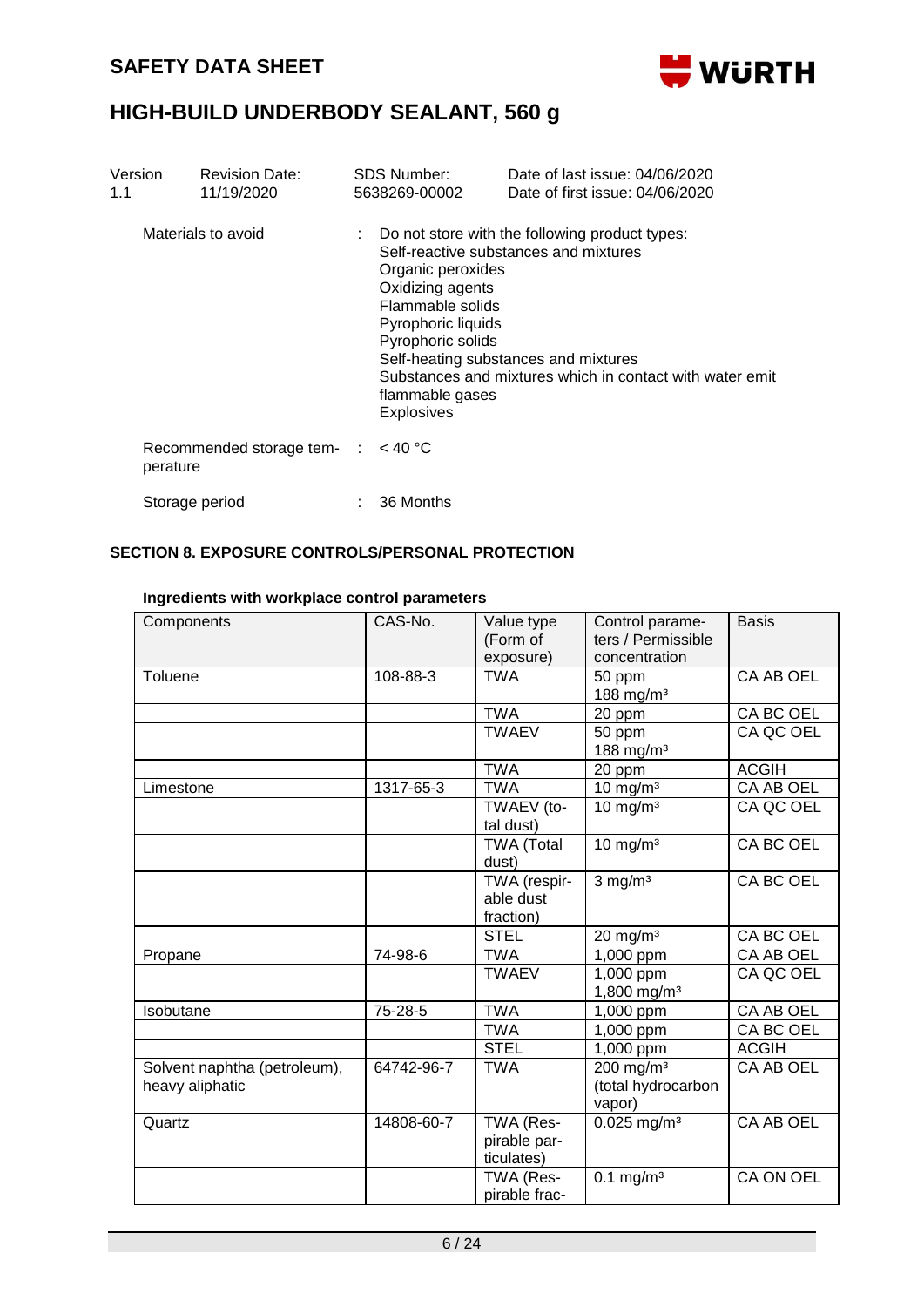

| Version<br>1.1 | <b>Revision Date:</b><br>11/19/2020 | <b>SDS Number:</b><br>5638269-00002 |                                               | Date of last issue: 04/06/2020<br>Date of first issue: 04/06/2020 |              |
|----------------|-------------------------------------|-------------------------------------|-----------------------------------------------|-------------------------------------------------------------------|--------------|
|                |                                     |                                     | tion)                                         |                                                                   |              |
|                |                                     |                                     | TWAEV<br>(respirable<br>dust)                 | $0.1 \text{ mg/m}^3$                                              | CA QC OEL    |
|                |                                     |                                     | TWA (Res-<br>pirable)                         | $0.025$ mg/m <sup>3</sup><br>(Silica)                             | CA BC OEL    |
|                |                                     |                                     | TWA (Respi-<br>rable particu-<br>late matter) | $0.025$ mg/m <sup>3</sup><br>(Silica)                             | <b>ACGIH</b> |

#### **Biological occupational exposure limits**

| Components | CAS-No.  | Control<br>parameters | Biological<br>specimen | Sam-<br>pling<br>time                                                      | Permissible<br>concentra-<br>tion | <b>Basis</b>        |
|------------|----------|-----------------------|------------------------|----------------------------------------------------------------------------|-----------------------------------|---------------------|
| Toluene    | 108-88-3 | <b>Toluene</b>        | In blood               | Prior to<br>last shift<br>of work-<br>week                                 | $0.02$ mg/l                       | <b>ACGIH</b><br>BEI |
|            |          | Toluene               | Urine                  | End of<br>shift (As<br>soon as<br>possible<br>after<br>exposure<br>ceases) | $0.03$ mg/l                       | <b>ACGIH</b><br>BEI |
|            |          | o-Cresol              | Urine                  | End of<br>shift (As<br>soon as<br>possible<br>after<br>exposure<br>ceases) | $0.3$ mg/g<br>Creatinine          | <b>ACGIH</b><br>BEI |

**Engineering measures** : Minimize workplace exposure concentrations. If sufficient ventilation is unavailable, use with local exhaust

ventilation.

If advised by assessment of the local exposure potential, use only in an area equipped with explosion-proof exhaust ventilation.

Dust formation may be relevant in the processing of this product. In addition to substance-specific OELs, general limitations of concentrations of particulates in the air at workplaces have to be considered in workplace risk assessment. Relevant limits include: OSHA PEL for Particulates Not Otherwise Regulated of 15 mg/m3 - total dust, 5 mg/m3 - respirable fraction; and ACGIH TWA for Particles (insoluble or poorly soluble) Not Otherwise Specified of 3 mg/m3 - respirable particles, 10 mg/m3 - inhalable particles.

#### **Personal protective equipment**

| commended guidelines, use respiratory protection. | Respiratory protection |  | : If adequate local exhaust ventilation is not available or expo-<br>sure assessment demonstrates exposures outside the re- |
|---------------------------------------------------|------------------------|--|-----------------------------------------------------------------------------------------------------------------------------|
|---------------------------------------------------|------------------------|--|-----------------------------------------------------------------------------------------------------------------------------|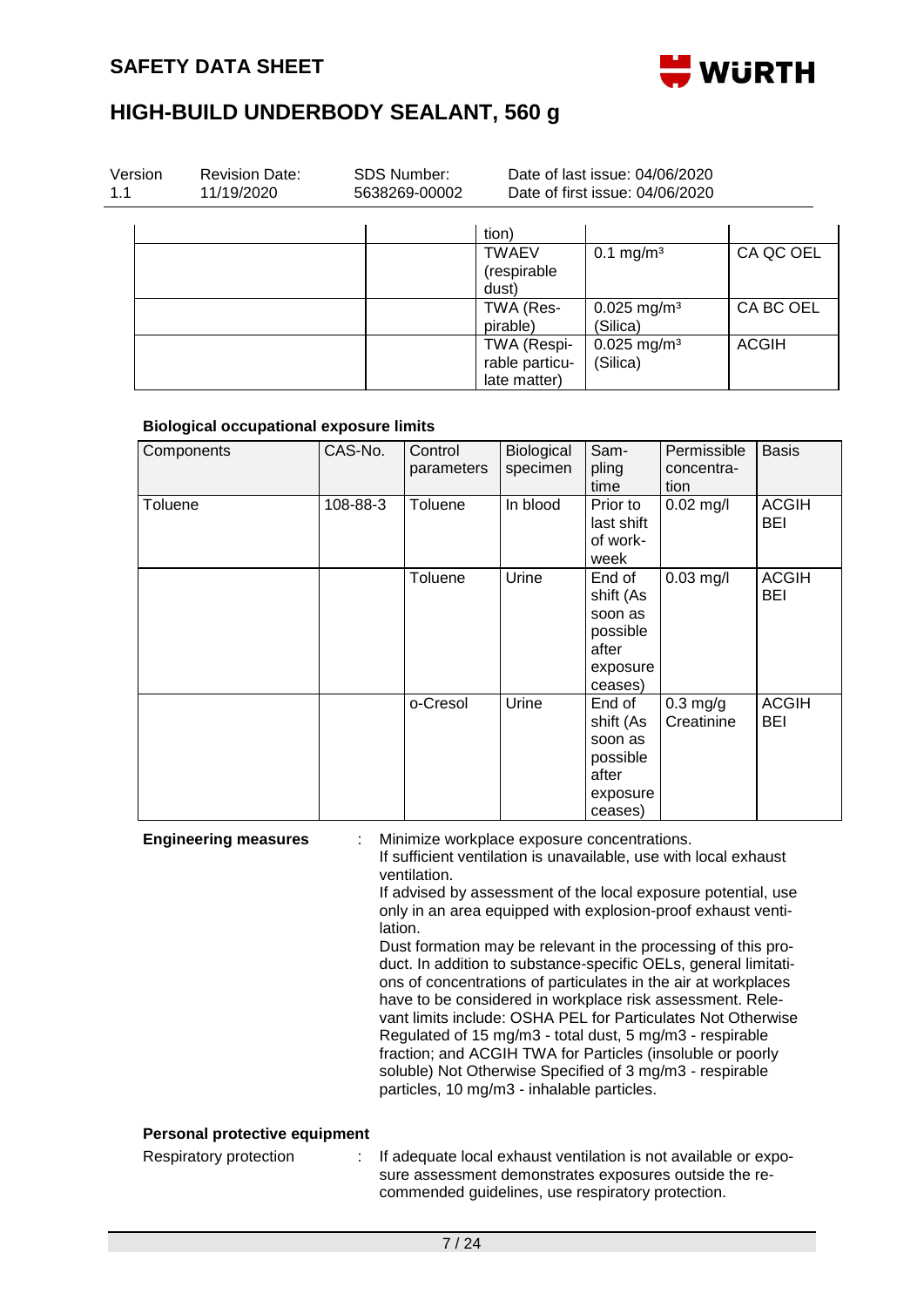

| Version<br>1.1           |          | <b>Revision Date:</b><br>11/19/2020                                                                                                                                                                                                                                                                                                                                                                                                                   | <b>SDS Number:</b><br>5638269-00002                                                                                                                                                                               | Date of last issue: 04/06/2020<br>Date of first issue: 04/06/2020 |  |
|--------------------------|----------|-------------------------------------------------------------------------------------------------------------------------------------------------------------------------------------------------------------------------------------------------------------------------------------------------------------------------------------------------------------------------------------------------------------------------------------------------------|-------------------------------------------------------------------------------------------------------------------------------------------------------------------------------------------------------------------|-------------------------------------------------------------------|--|
|                          |          | Filter type                                                                                                                                                                                                                                                                                                                                                                                                                                           | Self-contained breathing apparatus                                                                                                                                                                                |                                                                   |  |
|                          | Material | Hand protection                                                                                                                                                                                                                                                                                                                                                                                                                                       | butyl-rubber                                                                                                                                                                                                      |                                                                   |  |
| Remarks                  |          | Choose gloves to protect hands against chemicals depending<br>on the concentration specific to place of work. For special<br>applications, we recommend clarifying the resistance to che-<br>micals of the aforementioned protective gloves with the glove<br>manufacturer. Wash hands before breaks and at the end of<br>workday. Breakthrough time is not determined for the pro-<br>duct. Change gloves often!                                     |                                                                                                                                                                                                                   |                                                                   |  |
| Eye protection           |          | Wear the following personal protective equipment:<br>Safety glasses                                                                                                                                                                                                                                                                                                                                                                                   |                                                                                                                                                                                                                   |                                                                   |  |
| Skin and body protection |          | Select appropriate protective clothing based on chemical<br>resistance data and an assessment of the local exposure<br>potential.<br>Wear the following personal protective equipment:<br>If assessment demonstrates that there is a risk of explosive<br>atmospheres or flash fires, use flame retardant antistatic<br>protective clothing.<br>Skin contact must be avoided by using impervious protective<br>clothing (gloves, aprons, boots, etc). |                                                                                                                                                                                                                   |                                                                   |  |
| Hygiene measures         |          | king place.                                                                                                                                                                                                                                                                                                                                                                                                                                           | If exposure to chemical is likely during typical use, provide<br>eye flushing systems and safety showers close to the wor-<br>When using do not eat, drink or smoke.<br>Wash contaminated clothing before re-use. |                                                                   |  |

#### **SECTION 9. PHYSICAL AND CHEMICAL PROPERTIES**

| Appearance                        |    | : Aerosol containing a liquefied gas |
|-----------------------------------|----|--------------------------------------|
| Propellant                        | ÷  | Propane, Isobutane                   |
| Color                             | ÷  | black                                |
| Odor                              | ÷. | solvent                              |
| <b>Odor Threshold</b>             | t. | No data available                    |
| pH                                | ÷  | No data available                    |
| Melting point/freezing point      |    | : No data available                  |
| Initial boiling point and boiling | ÷  | 90 $^{\circ}$ C                      |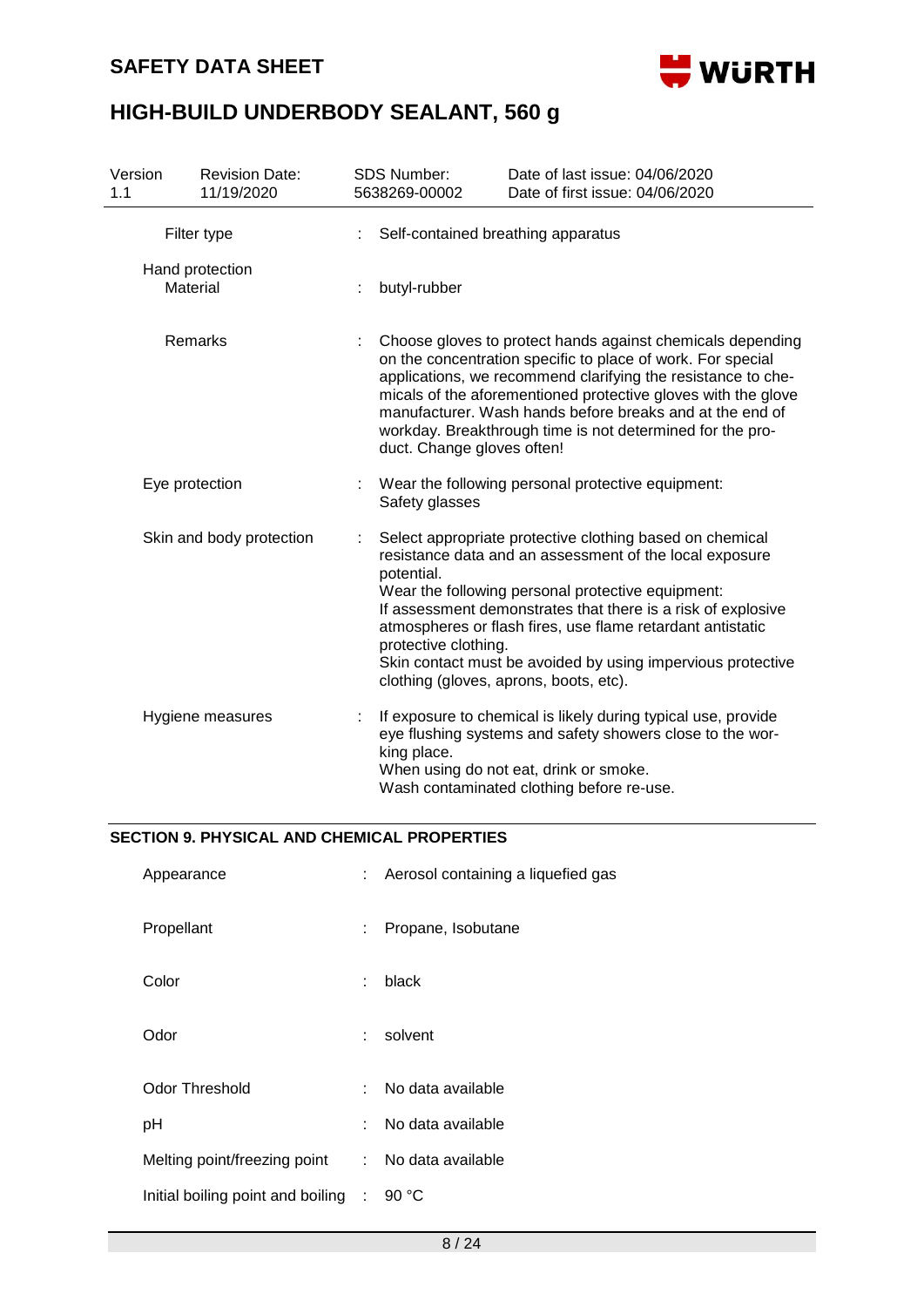

| Version<br>1.1 | <b>Revision Date:</b><br>11/19/2020                 | SDS Number:<br>5638269-00002 |                              | Date of last issue: 04/06/2020<br>Date of first issue: 04/06/2020 |  |
|----------------|-----------------------------------------------------|------------------------------|------------------------------|-------------------------------------------------------------------|--|
| range          |                                                     |                              |                              |                                                                   |  |
|                | Flash point                                         | ÷                            | $-4 °C$                      |                                                                   |  |
|                |                                                     |                              |                              | Flash point is only valid for liquid portion in the aerosol can.  |  |
|                | Evaporation rate                                    |                              | Not applicable               |                                                                   |  |
|                | Flammability (solid, gas)                           | ÷                            | Extremely flammable aerosol. |                                                                   |  |
|                | Upper explosion limit / Upper<br>flammability limit | ÷                            | 12.9 %(V)                    |                                                                   |  |
|                | Lower explosion limit / Lower<br>flammability limit | ÷.                           | $0.5\%$ (V)                  |                                                                   |  |
|                | Vapor pressure                                      | ÷                            | 50 - 80 mmHg (21 °C)         |                                                                   |  |
|                | Relative vapor density                              | ÷                            | >1                           |                                                                   |  |
|                | Relative density                                    |                              | 1.01                         |                                                                   |  |
|                | Solubility(ies)<br>Water solubility                 |                              | No data available            |                                                                   |  |
|                | Partition coefficient: n-<br>octanol/water          | ÷                            | Not applicable               |                                                                   |  |
|                | Autoignition temperature                            | ÷                            | $>232$ °C                    |                                                                   |  |
|                | Decomposition temperature                           | ÷                            | No data available            |                                                                   |  |
| Viscosity      | Viscosity, dynamic                                  |                              | Not applicable               |                                                                   |  |
|                | Viscosity, kinematic                                |                              | Not applicable               |                                                                   |  |
|                | <b>Explosive properties</b>                         |                              | Not explosive                |                                                                   |  |
|                | Oxidizing properties                                |                              |                              | The substance or mixture is not classified as oxidizing.          |  |
|                | Particle size                                       |                              | Not applicable               |                                                                   |  |

| Reactivity                              | : Not classified as a reactivity hazard.                                                                                                        |
|-----------------------------------------|-------------------------------------------------------------------------------------------------------------------------------------------------|
| Chemical stability                      | : Stable under normal conditions.                                                                                                               |
| Possibility of hazardous reac-<br>tions | Extremely flammable aerosol.<br>Vapors may form explosive mixture with air.<br>If the temperature rises there is danger of the vessels bursting |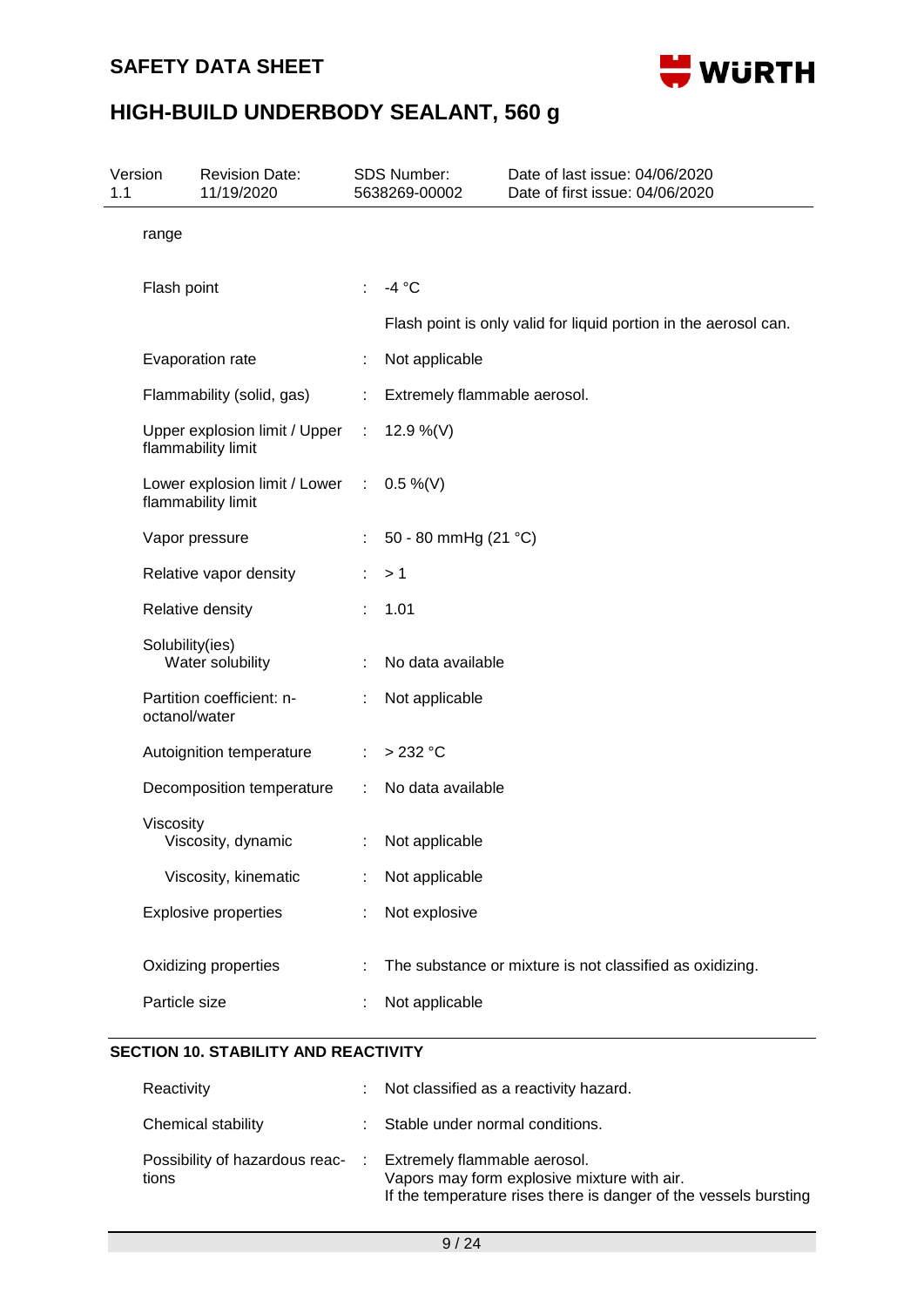

| Version<br>1.1                               | <b>Revision Date:</b><br>11/19/2020                                                                                         |                           | <b>SDS Number:</b><br>5638269-00002                                                                                              | Date of last issue: 04/06/2020<br>Date of first issue: 04/06/2020                                            |  |  |  |
|----------------------------------------------|-----------------------------------------------------------------------------------------------------------------------------|---------------------------|----------------------------------------------------------------------------------------------------------------------------------|--------------------------------------------------------------------------------------------------------------|--|--|--|
|                                              |                                                                                                                             |                           | due to the high vapor pressure.                                                                                                  | Can react with strong oxidizing agents.                                                                      |  |  |  |
|                                              | Conditions to avoid                                                                                                         |                           | Heat, flames and sparks.                                                                                                         |                                                                                                              |  |  |  |
|                                              | Incompatible materials                                                                                                      |                           | Oxidizing agents                                                                                                                 |                                                                                                              |  |  |  |
|                                              | Hazardous decomposition<br>products                                                                                         | ÷                         | No hazardous decomposition products are known.                                                                                   |                                                                                                              |  |  |  |
| <b>SECTION 11. TOXICOLOGICAL INFORMATION</b> |                                                                                                                             |                           |                                                                                                                                  |                                                                                                              |  |  |  |
|                                              | Information on likely routes of exposure<br>Inhalation<br>Skin contact<br>Ingestion<br>Eye contact<br><b>Acute toxicity</b> |                           |                                                                                                                                  |                                                                                                              |  |  |  |
|                                              | Not classified based on available information.                                                                              |                           |                                                                                                                                  |                                                                                                              |  |  |  |
|                                              | Product:                                                                                                                    |                           |                                                                                                                                  |                                                                                                              |  |  |  |
|                                              | Acute inhalation toxicity                                                                                                   | $\mathbb{Z}^{\mathbb{Z}}$ | Acute toxicity estimate: > 40 mg/l<br>Exposure time: 4 h<br>Test atmosphere: vapor<br>Method: Calculation method                 |                                                                                                              |  |  |  |
|                                              | <b>Components:</b>                                                                                                          |                           |                                                                                                                                  |                                                                                                              |  |  |  |
|                                              | Toluene:                                                                                                                    |                           |                                                                                                                                  |                                                                                                              |  |  |  |
|                                              | Acute oral toxicity                                                                                                         |                           | LD50 (Rat): $> 5,000$ mg/kg                                                                                                      |                                                                                                              |  |  |  |
|                                              | Acute inhalation toxicity                                                                                                   |                           | LC50 (Rat): 28.1 mg/l<br>Exposure time: 4 h<br>Test atmosphere: vapor                                                            |                                                                                                              |  |  |  |
|                                              | Acute dermal toxicity                                                                                                       | ÷.                        | LD50 (Rabbit): $> 5,000$ mg/kg                                                                                                   |                                                                                                              |  |  |  |
|                                              | Limestone:                                                                                                                  |                           |                                                                                                                                  |                                                                                                              |  |  |  |
|                                              | Acute oral toxicity                                                                                                         |                           | : LD50 (Rat): $> 2,000$ mg/kg<br>Method: OECD Test Guideline 420<br>icity                                                        | Assessment: The substance or mixture has no acute oral tox-<br>Remarks: Based on data from similar materials |  |  |  |
|                                              | Acute inhalation toxicity                                                                                                   |                           | $LC50$ (Rat): $> 3$ mg/l<br>Exposure time: 4 h<br>Test atmosphere: dust/mist<br>Method: OECD Test Guideline 403<br>tion toxicity | Assessment: The substance or mixture has no acute inhala-<br>Remarks: Based on data from similar materials   |  |  |  |
|                                              | Acute dermal toxicity                                                                                                       | $\mathbb{Z}^{\mathbb{Z}}$ | LD50 (Rat): $> 2,000$ mg/kg                                                                                                      |                                                                                                              |  |  |  |
|                                              |                                                                                                                             |                           | 10/24                                                                                                                            |                                                                                                              |  |  |  |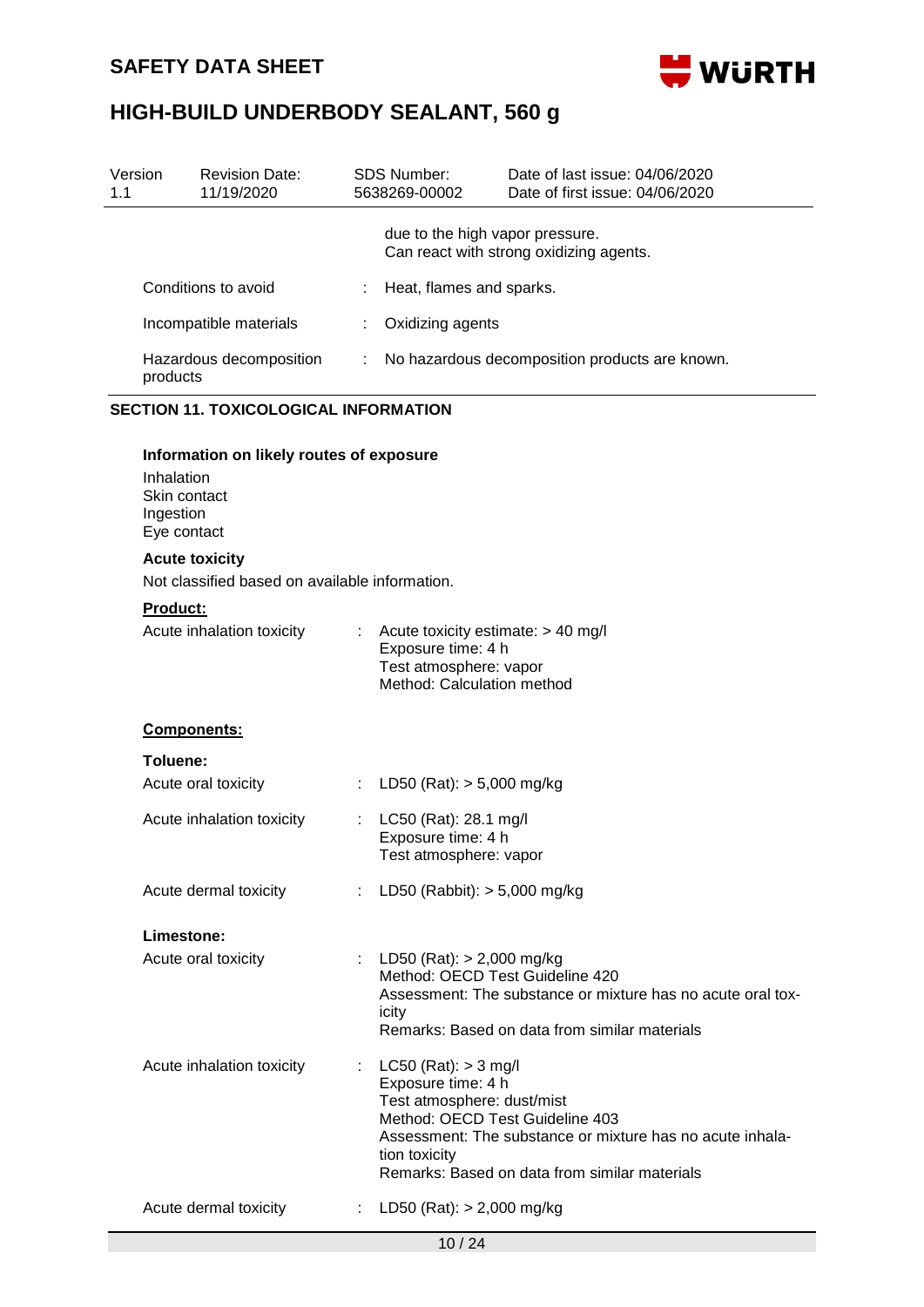

| Version<br>1.1              | <b>Revision Date:</b><br>11/19/2020                         |    | <b>SDS Number:</b><br>5638269-00002                                           | Date of last issue: 04/06/2020<br>Date of first issue: 04/06/2020                                                                            |  |  |
|-----------------------------|-------------------------------------------------------------|----|-------------------------------------------------------------------------------|----------------------------------------------------------------------------------------------------------------------------------------------|--|--|
|                             |                                                             |    | toxicity                                                                      | Method: OECD Test Guideline 402<br>Assessment: The substance or mixture has no acute dermal<br>Remarks: Based on data from similar materials |  |  |
| Propane:                    |                                                             |    |                                                                               |                                                                                                                                              |  |  |
|                             | Acute inhalation toxicity                                   |    | : LC50 (Rat): $> 800000$ ppm<br>Exposure time: 15 min<br>Test atmosphere: gas |                                                                                                                                              |  |  |
|                             | Isobutane:                                                  |    |                                                                               |                                                                                                                                              |  |  |
|                             | Acute inhalation toxicity                                   |    | : LC50 (Mouse): 260200 ppm<br>Exposure time: 4 h<br>Test atmosphere: gas      |                                                                                                                                              |  |  |
|                             | Solvent naphtha (petroleum), heavy aliphatic:               |    |                                                                               |                                                                                                                                              |  |  |
|                             | Acute oral toxicity                                         |    | LD50 (Rat): $> 5,000$ mg/kg                                                   | Remarks: Based on data from similar materials                                                                                                |  |  |
|                             | Acute inhalation toxicity                                   | t. | $LC50$ (Rat): $> 5.28$ mg/l<br>Exposure time: 4 h<br>Test atmosphere: vapor   | Remarks: Based on data from similar materials                                                                                                |  |  |
|                             | Acute dermal toxicity                                       |    | : LD50 (Rabbit): $> 2,000$ mg/kg                                              | Remarks: Based on data from similar materials                                                                                                |  |  |
| Quartz:                     |                                                             |    |                                                                               |                                                                                                                                              |  |  |
|                             | Acute oral toxicity                                         | t. | LD50 (Rat): $> 5,000$ mg/kg                                                   |                                                                                                                                              |  |  |
|                             | <b>Skin corrosion/irritation</b><br>Causes skin irritation. |    |                                                                               |                                                                                                                                              |  |  |
|                             | <b>Components:</b>                                          |    |                                                                               |                                                                                                                                              |  |  |
| Toluene:                    |                                                             |    |                                                                               |                                                                                                                                              |  |  |
| Species<br>Method<br>Result |                                                             |    | Rabbit<br>Skin irritation                                                     | Directive 67/548/EEC, Annex V, B.4.                                                                                                          |  |  |
|                             | Limestone:                                                  |    |                                                                               |                                                                                                                                              |  |  |
| <b>Species</b>              |                                                             |    | Rabbit                                                                        |                                                                                                                                              |  |  |
| Method                      |                                                             |    | <b>OECD Test Guideline 404</b>                                                |                                                                                                                                              |  |  |
| Result<br>Remarks           |                                                             |    | No skin irritation                                                            | Based on data from similar materials                                                                                                         |  |  |
|                             | Solvent naphtha (petroleum), heavy aliphatic:               |    |                                                                               |                                                                                                                                              |  |  |
| Species                     |                                                             |    | Rabbit                                                                        |                                                                                                                                              |  |  |
| Result                      |                                                             |    | Skin irritation                                                               |                                                                                                                                              |  |  |
| Remarks                     |                                                             |    | Based on data from similar materials                                          |                                                                                                                                              |  |  |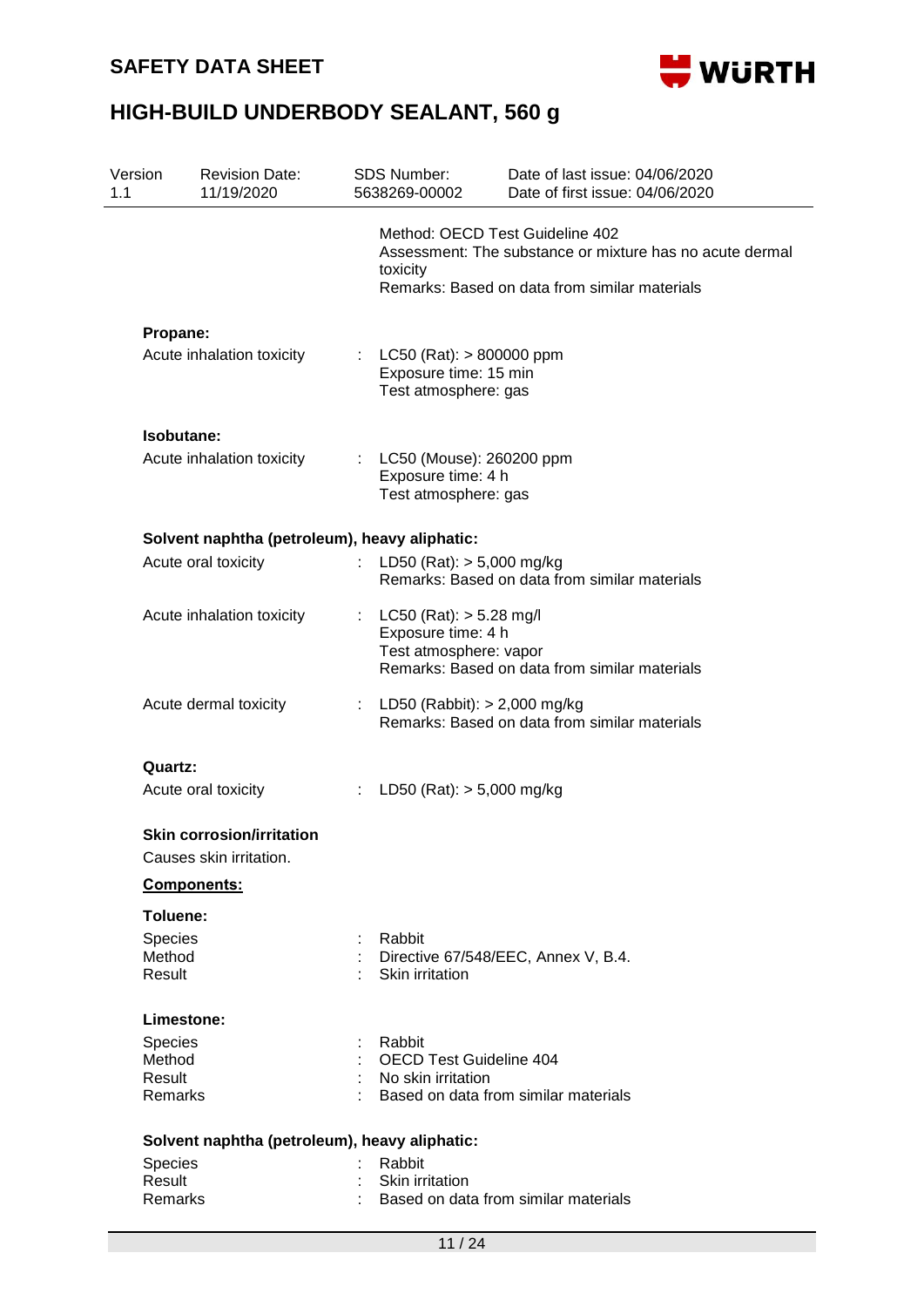

| 1.1 | Version<br><b>Revision Date:</b><br>11/19/2020           |                                                                                     | SDS Number:<br>5638269-00002                                       | Date of last issue: 04/06/2020<br>Date of first issue: 04/06/2020 |
|-----|----------------------------------------------------------|-------------------------------------------------------------------------------------|--------------------------------------------------------------------|-------------------------------------------------------------------|
|     |                                                          |                                                                                     |                                                                    |                                                                   |
|     | Quartz:<br>Species<br>Method<br>Result<br><b>Remarks</b> |                                                                                     | Rabbit<br><b>OECD Test Guideline 404</b><br>No skin irritation     | Based on data from similar materials                              |
|     |                                                          | Serious eye damage/eye irritation<br>Not classified based on available information. |                                                                    |                                                                   |
|     |                                                          | <b>Components:</b>                                                                  |                                                                    |                                                                   |
|     |                                                          |                                                                                     |                                                                    |                                                                   |
|     | Toluene:<br>Species<br>Result<br>Method                  |                                                                                     | Rabbit<br>No eye irritation<br><b>OECD Test Guideline 405</b>      |                                                                   |
|     | Limestone:                                               |                                                                                     |                                                                    |                                                                   |
|     | <b>Species</b><br>Result<br>Method<br>Remarks            |                                                                                     | Rabbit<br>No eye irritation<br><b>OECD Test Guideline 405</b>      | Based on data from similar materials                              |
|     |                                                          | Solvent naphtha (petroleum), heavy aliphatic:                                       |                                                                    |                                                                   |
|     | Species<br>Result<br>Remarks                             |                                                                                     | Rabbit<br>No eye irritation                                        | Based on data from similar materials                              |
|     | Quartz:                                                  |                                                                                     |                                                                    |                                                                   |
|     | Species<br>Result<br>Method<br>Remarks                   |                                                                                     | Rabbit<br>No eye irritation<br>OECD Test Guideline 405             | Based on data from similar materials                              |
|     |                                                          | <b>Respiratory or skin sensitization</b>                                            |                                                                    |                                                                   |
|     |                                                          | <b>Skin sensitization</b><br>Not classified based on available information.         |                                                                    |                                                                   |
|     |                                                          | <b>Respiratory sensitization</b><br>Not classified based on available information.  |                                                                    |                                                                   |
|     |                                                          | Components:                                                                         |                                                                    |                                                                   |
|     | Toluene:                                                 |                                                                                     |                                                                    |                                                                   |
|     | <b>Test Type</b><br><b>Species</b><br>Method<br>Result   | Routes of exposure                                                                  | <b>Maximization Test</b><br>Skin contact<br>Guinea pig<br>negative | Directive 67/548/EEC, Annex V, B.6.                               |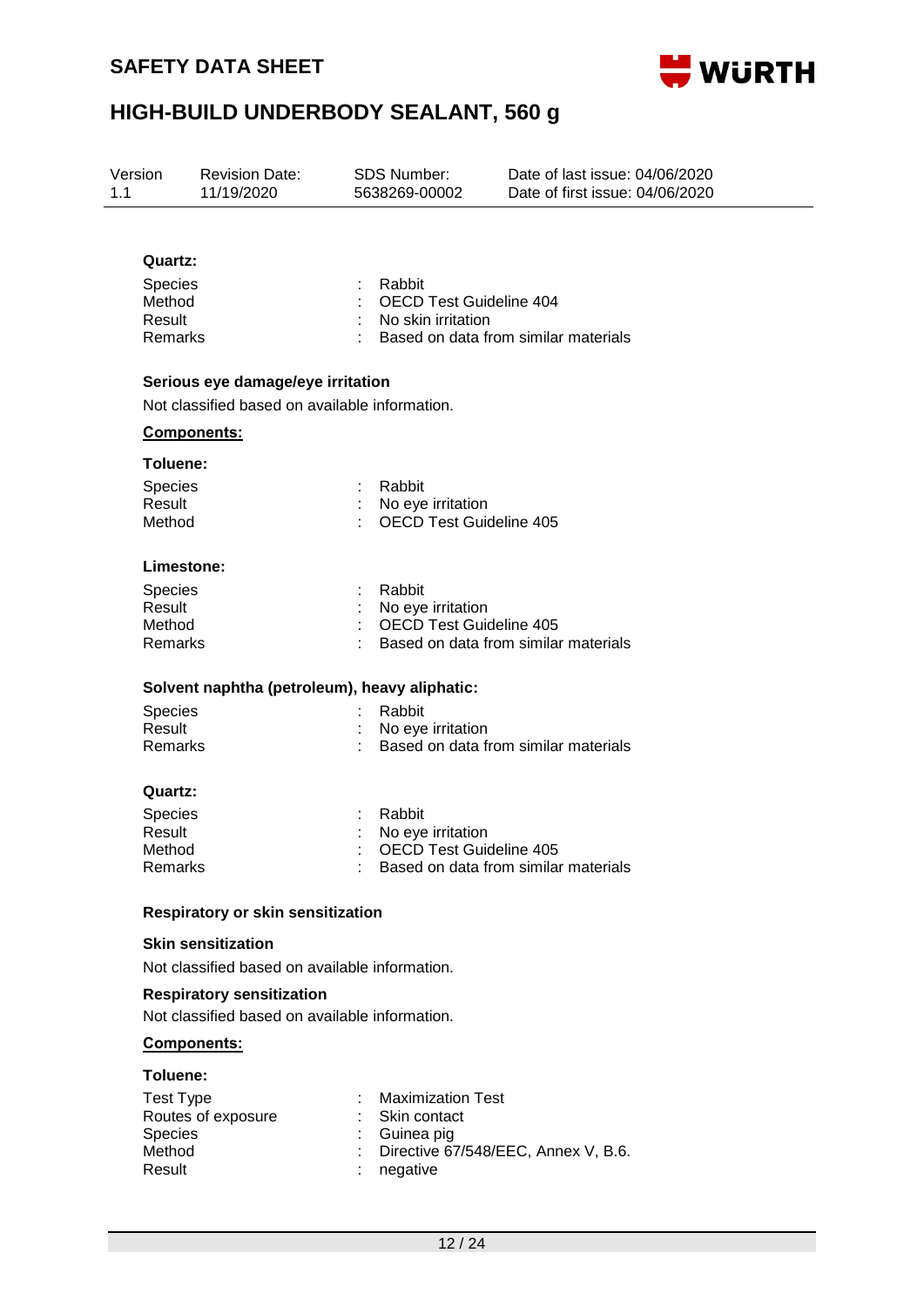

| Version<br>1.1                                | <b>Revision Date:</b><br>11/19/2020                                             | <b>SDS Number:</b><br>5638269-00002                           | Date of last issue: 04/06/2020<br>Date of first issue: 04/06/2020                                                                                                              |  |  |  |  |
|-----------------------------------------------|---------------------------------------------------------------------------------|---------------------------------------------------------------|--------------------------------------------------------------------------------------------------------------------------------------------------------------------------------|--|--|--|--|
| <b>Species</b><br>Method<br>Result<br>Remarks | Limestone:<br><b>Test Type</b><br>Routes of exposure                            | Skin contact<br>Mouse<br>negative                             | Local lymph node assay (LLNA)<br><b>OECD Test Guideline 429</b><br>Based on data from similar materials                                                                        |  |  |  |  |
|                                               | Solvent naphtha (petroleum), heavy aliphatic:                                   |                                                               |                                                                                                                                                                                |  |  |  |  |
| <b>Species</b><br>Result<br>Remarks           | <b>Test Type</b><br>Routes of exposure                                          | <b>Buehler Test</b><br>Skin contact<br>Guinea pig<br>negative | Based on data from similar materials                                                                                                                                           |  |  |  |  |
|                                               | <b>Germ cell mutagenicity</b><br>Not classified based on available information. |                                                               |                                                                                                                                                                                |  |  |  |  |
|                                               | Components:                                                                     |                                                               |                                                                                                                                                                                |  |  |  |  |
| Toluene:                                      | Genotoxicity in vitro                                                           |                                                               | Test Type: In vitro mammalian cell gene mutation test<br>Result: negative                                                                                                      |  |  |  |  |
|                                               |                                                                                 |                                                               | Test Type: Bacterial reverse mutation assay (AMES)<br>Result: negative                                                                                                         |  |  |  |  |
|                                               | Genotoxicity in vivo                                                            | Species: Rat                                                  | Test Type: Mutagenicity (in vivo mammalian bone-marrow<br>cytogenetic test, chromosomal analysis)<br>Application Route: Intraperitoneal injection<br>Result: negative          |  |  |  |  |
|                                               |                                                                                 |                                                               | Test Type: Rodent dominant lethal test (germ cell) (in vivo)<br>Species: Mouse<br>Application Route: inhalation (vapor)<br>Method: OECD Test Guideline 478<br>Result: negative |  |  |  |  |
|                                               | Limestone:                                                                      |                                                               |                                                                                                                                                                                |  |  |  |  |
|                                               | Genotoxicity in vitro                                                           | Result: negative                                              | Test Type: Bacterial reverse mutation assay (AMES)<br>Method: OECD Test Guideline 471<br>Remarks: Based on data from similar materials                                         |  |  |  |  |
|                                               |                                                                                 | Result: negative                                              | Test Type: Chromosome aberration test in vitro<br>Method: OECD Test Guideline 473<br>Remarks: Based on data from similar materials                                             |  |  |  |  |
|                                               |                                                                                 | Result: negative                                              | Test Type: In vitro mammalian cell gene mutation test<br>Method: OECD Test Guideline 476                                                                                       |  |  |  |  |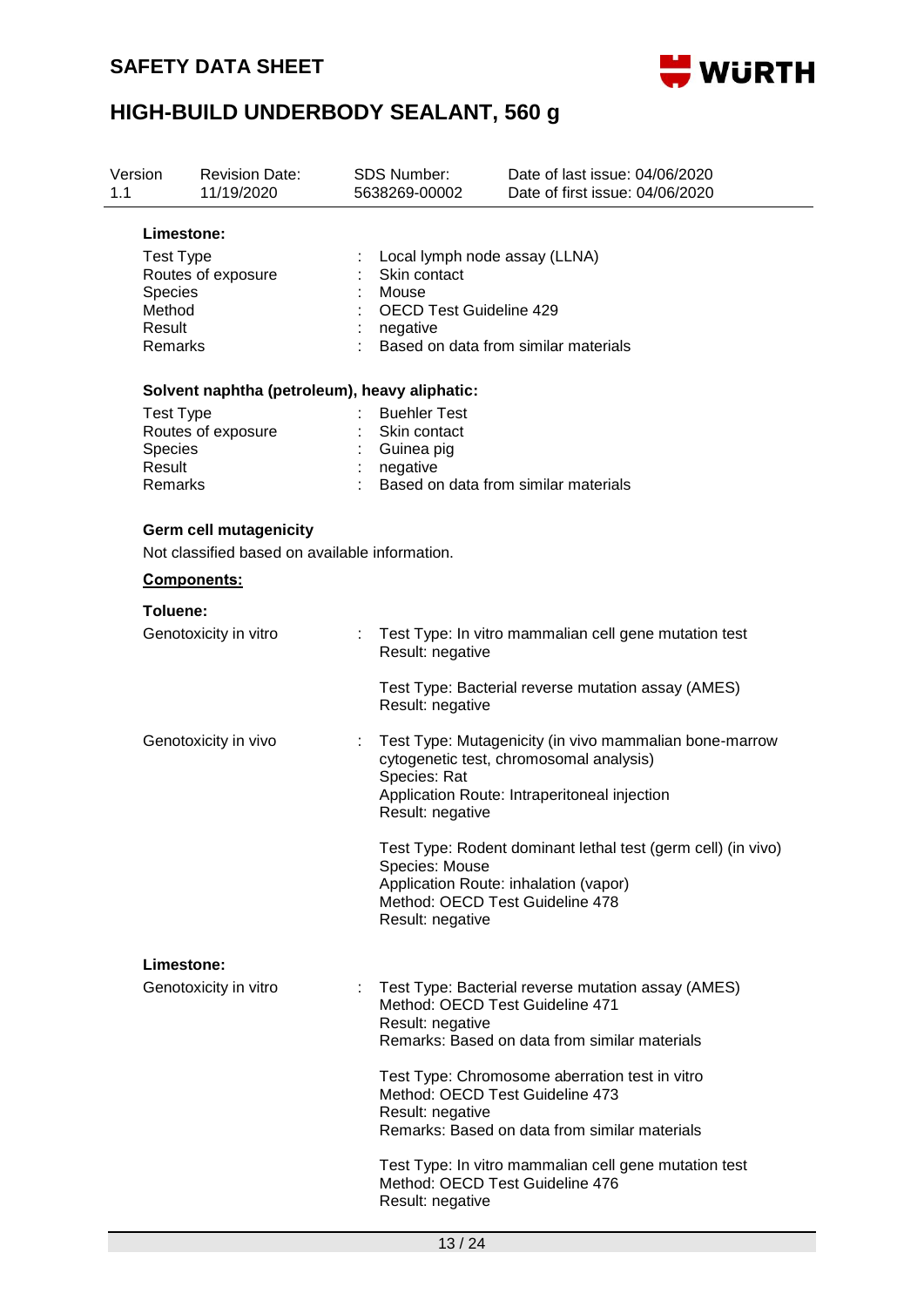

| Version<br>1.1 | <b>Revision Date:</b><br>11/19/2020                            |  | SDS Number:<br>5638269-00002                                                                                                     | Date of last issue: 04/06/2020<br>Date of first issue: 04/06/2020                                                                                             |
|----------------|----------------------------------------------------------------|--|----------------------------------------------------------------------------------------------------------------------------------|---------------------------------------------------------------------------------------------------------------------------------------------------------------|
|                |                                                                |  |                                                                                                                                  | Remarks: Based on data from similar materials                                                                                                                 |
|                | Propane:                                                       |  |                                                                                                                                  |                                                                                                                                                               |
|                | Genotoxicity in vitro                                          |  | Result: negative                                                                                                                 | Test Type: Bacterial reverse mutation assay (AMES)                                                                                                            |
|                | Genotoxicity in vivo                                           |  | cytogenetic assay)<br>Species: Rat<br>Application Route: inhalation (gas)<br>Method: OECD Test Guideline 474<br>Result: negative | Test Type: Mammalian erythrocyte micronucleus test (in vivo                                                                                                   |
|                | Isobutane:                                                     |  |                                                                                                                                  |                                                                                                                                                               |
|                | Genotoxicity in vitro                                          |  | Method: OECD Test Guideline 473<br>Result: negative                                                                              | Test Type: Chromosome aberration test in vitro<br>Remarks: Based on data from similar materials                                                               |
|                | Genotoxicity in vivo                                           |  | cytogenetic assay)<br>Species: Rat<br>Application Route: inhalation (gas)<br>Method: OECD Test Guideline 474<br>Result: negative | Test Type: Mammalian erythrocyte micronucleus test (in vivo<br>Remarks: Based on data from similar materials                                                  |
|                | Solvent naphtha (petroleum), heavy aliphatic:                  |  |                                                                                                                                  |                                                                                                                                                               |
|                | Genotoxicity in vitro                                          |  | Result: negative                                                                                                                 | Test Type: Bacterial reverse mutation assay (AMES)<br>Remarks: Based on data from similar materials                                                           |
|                | Genotoxicity in vivo                                           |  | Species: Rat<br>Result: negative                                                                                                 | Test Type: Rodent dominant lethal test (germ cell) (in vivo)<br>Application Route: Intraperitoneal injection<br>Remarks: Based on data from similar materials |
|                | Carcinogenicity<br>May cause cancer by inhalation.             |  |                                                                                                                                  |                                                                                                                                                               |
|                | Components:                                                    |  |                                                                                                                                  |                                                                                                                                                               |
|                | Toluene:                                                       |  |                                                                                                                                  |                                                                                                                                                               |
|                | Species<br><b>Application Route</b><br>Exposure time<br>Result |  | Rat<br>inhalation (vapor)<br>103 weeks<br>negative                                                                               |                                                                                                                                                               |
|                | Species<br><b>Application Route</b><br>Exposure time           |  | Mouse<br>Skin contact<br>24 Months                                                                                               |                                                                                                                                                               |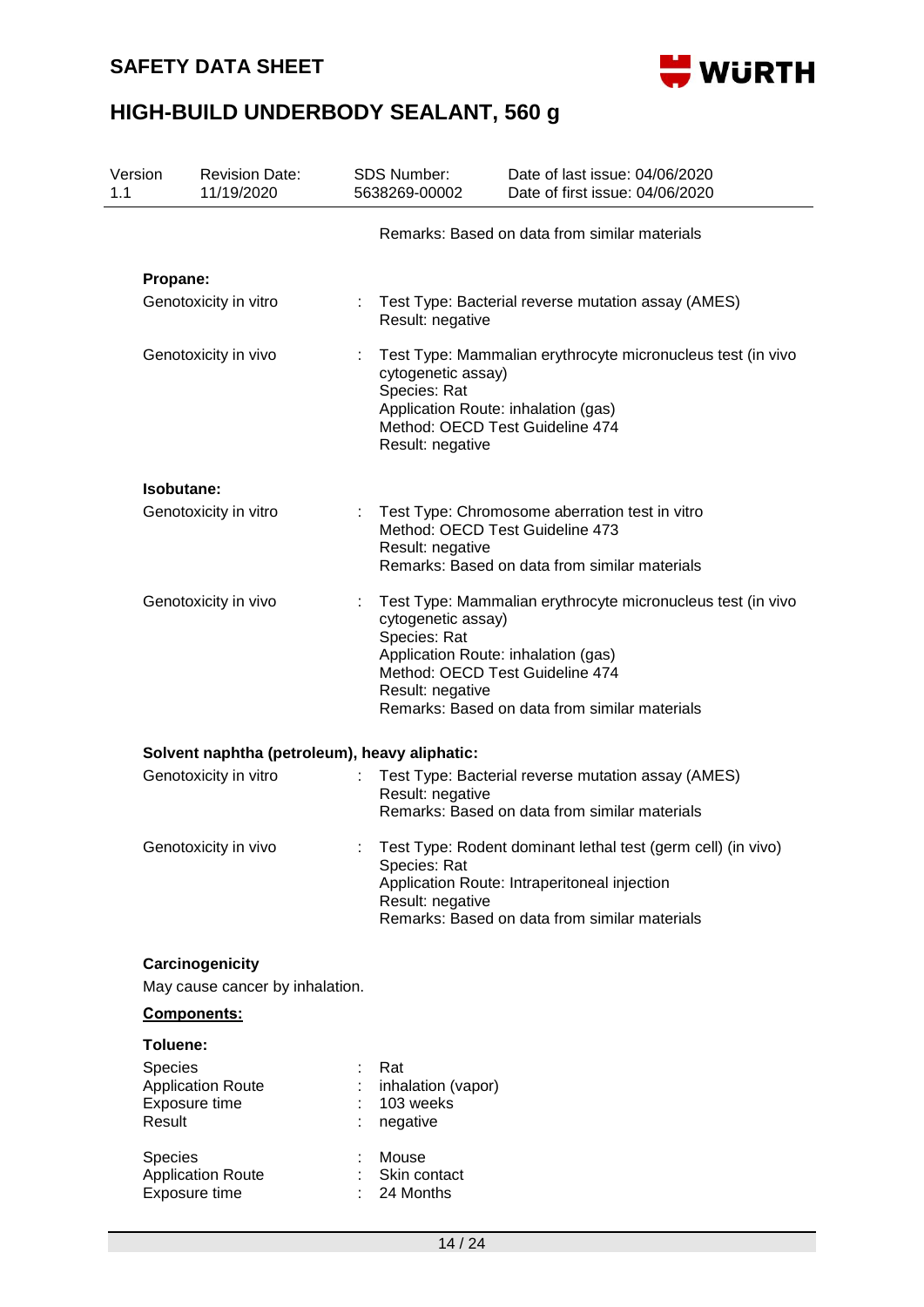

| 1.1 | Version                           | <b>Revision Date:</b><br>11/19/2020                                     |                                                                                                                                                                                                                                                                              | SDS Number:<br>5638269-00002                                                                        | Date of last issue: 04/06/2020<br>Date of first issue: 04/06/2020                                                                                                |  |  |  |  |
|-----|-----------------------------------|-------------------------------------------------------------------------|------------------------------------------------------------------------------------------------------------------------------------------------------------------------------------------------------------------------------------------------------------------------------|-----------------------------------------------------------------------------------------------------|------------------------------------------------------------------------------------------------------------------------------------------------------------------|--|--|--|--|
|     | Result                            |                                                                         |                                                                                                                                                                                                                                                                              | negative                                                                                            |                                                                                                                                                                  |  |  |  |  |
|     | Quartz:<br>Species                |                                                                         |                                                                                                                                                                                                                                                                              | Humans                                                                                              |                                                                                                                                                                  |  |  |  |  |
|     | Result                            | <b>Application Route</b>                                                |                                                                                                                                                                                                                                                                              | inhalation (dust/mist/fume)<br>positive                                                             |                                                                                                                                                                  |  |  |  |  |
|     | Carcinogenicity - Assess-<br>ment |                                                                         |                                                                                                                                                                                                                                                                              | Positive evidence from human epidemiological studies (inhala-<br>tion)                              |                                                                                                                                                                  |  |  |  |  |
|     |                                   | <b>Reproductive toxicity</b><br>Suspected of damaging the unborn child. |                                                                                                                                                                                                                                                                              |                                                                                                     |                                                                                                                                                                  |  |  |  |  |
|     |                                   | Components:                                                             |                                                                                                                                                                                                                                                                              |                                                                                                     |                                                                                                                                                                  |  |  |  |  |
|     | Toluene:                          |                                                                         |                                                                                                                                                                                                                                                                              |                                                                                                     |                                                                                                                                                                  |  |  |  |  |
|     |                                   | Effects on fertility                                                    |                                                                                                                                                                                                                                                                              | Species: Rat<br>Method: OECD Test Guideline 416<br>Result: negative                                 | Test Type: Two-generation reproduction toxicity study<br>Application Route: inhalation (vapor)                                                                   |  |  |  |  |
|     |                                   | Effects on fetal development                                            | ÷                                                                                                                                                                                                                                                                            | Species: Rat<br>Result: positive                                                                    | Test Type: Embryo-fetal development<br>Application Route: inhalation (vapor)                                                                                     |  |  |  |  |
|     | sessment                          | Reproductive toxicity - As-                                             |                                                                                                                                                                                                                                                                              | Some evidence of adverse effects on development, based on<br>animal experiments.                    |                                                                                                                                                                  |  |  |  |  |
|     | Limestone:                        |                                                                         |                                                                                                                                                                                                                                                                              |                                                                                                     |                                                                                                                                                                  |  |  |  |  |
|     |                                   | Effects on fertility                                                    |                                                                                                                                                                                                                                                                              | Species: Rat<br>Application Route: Ingestion<br>Method: OECD Test Guideline 422<br>Result: negative | Test Type: Combined repeated dose toxicity study with the<br>reproduction/developmental toxicity screening test<br>Remarks: Based on data from similar materials |  |  |  |  |
|     |                                   | Effects on fetal development                                            | Test Type: Combined repeated dose toxicity study with the<br>÷<br>reproduction/developmental toxicity screening test<br>Species: Rat<br>Application Route: Ingestion<br>Method: OECD Test Guideline 422<br>Result: negative<br>Remarks: Based on data from similar materials |                                                                                                     |                                                                                                                                                                  |  |  |  |  |
|     | Propane:                          |                                                                         |                                                                                                                                                                                                                                                                              |                                                                                                     |                                                                                                                                                                  |  |  |  |  |
|     |                                   | <b>Effects on fertility</b>                                             |                                                                                                                                                                                                                                                                              | Species: Rat<br>Application Route: inhalation (gas)                                                 | Test Type: Combined repeated dose toxicity study with the<br>reproduction/developmental toxicity screening test                                                  |  |  |  |  |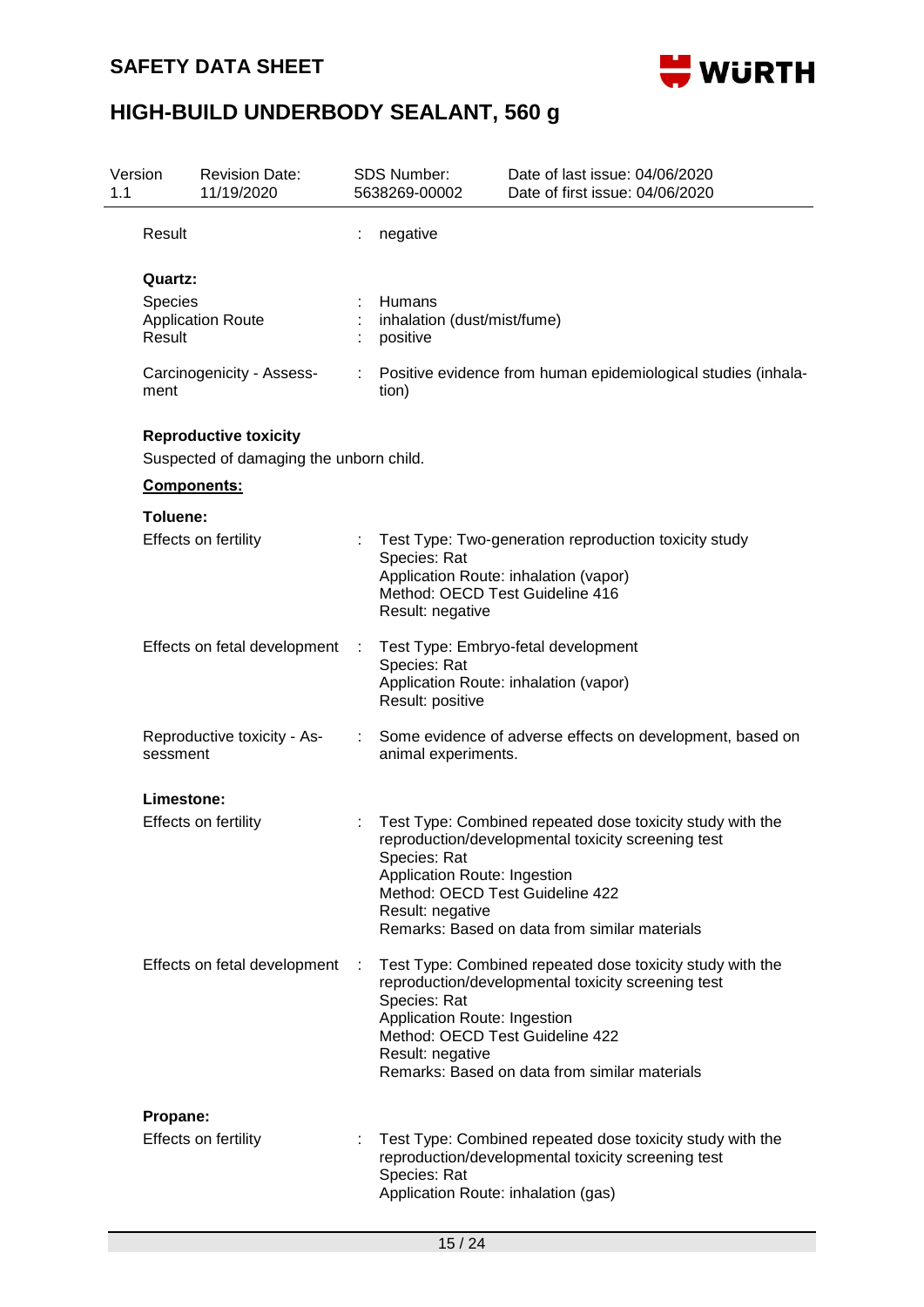### **SAFETY DATA SHEET**



| Version<br>1.1 | <b>Revision Date:</b><br>11/19/2020           | <b>SDS Number:</b><br>5638269-00002 |                  | Date of last issue: 04/06/2020<br>Date of first issue: 04/06/2020                                                                                                                         |
|----------------|-----------------------------------------------|-------------------------------------|------------------|-------------------------------------------------------------------------------------------------------------------------------------------------------------------------------------------|
|                |                                               |                                     | Result: negative | Method: OECD Test Guideline 422                                                                                                                                                           |
|                | Effects on fetal development                  | Species: Rat                        | Result: negative | Test Type: Combined repeated dose toxicity study with the<br>reproduction/developmental toxicity screening test<br>Application Route: inhalation (gas)<br>Method: OECD Test Guideline 422 |
|                | Isobutane:                                    |                                     |                  |                                                                                                                                                                                           |
|                | <b>Effects on fertility</b>                   | Species: Rat                        | Result: negative | Test Type: Combined repeated dose toxicity study with the<br>reproduction/developmental toxicity screening test<br>Application Route: Inhalation<br>Method: OECD Test Guideline 422       |
|                | Effects on fetal development                  | $\mathbb{R}$<br>Species: Rat        | Result: negative | Test Type: Combined repeated dose toxicity study with the<br>reproduction/developmental toxicity screening test<br>Application Route: inhalation (gas)<br>Method: OECD Test Guideline 422 |
|                | Solvent naphtha (petroleum), heavy aliphatic: |                                     |                  |                                                                                                                                                                                           |
|                | Effects on fertility                          | test<br>Species: Rat                | Result: negative | Test Type: Reproduction/Developmental toxicity screening<br>Application Route: Ingestion<br>Method: OECD Test Guideline 421                                                               |
|                | Effects on fetal development                  | Species: Rat                        | Result: negative | Test Type: Embryo-fetal development<br>Application Route: Ingestion<br>Method: OECD Test Guideline 414                                                                                    |
|                | <b>STOT-single exposure</b>                   |                                     |                  |                                                                                                                                                                                           |
|                | May cause drowsiness or dizziness.            |                                     |                  |                                                                                                                                                                                           |
|                | Components:                                   |                                     |                  |                                                                                                                                                                                           |
|                | Toluene:                                      |                                     |                  |                                                                                                                                                                                           |
|                | Assessment                                    |                                     |                  | May cause drowsiness or dizziness.                                                                                                                                                        |
|                | Propane:                                      |                                     |                  |                                                                                                                                                                                           |
|                | Assessment                                    |                                     |                  | May cause drowsiness or dizziness.                                                                                                                                                        |
|                | Isobutane:                                    |                                     |                  |                                                                                                                                                                                           |
|                | Assessment                                    |                                     |                  | May cause drowsiness or dizziness.                                                                                                                                                        |
|                |                                               |                                     | 16/24            |                                                                                                                                                                                           |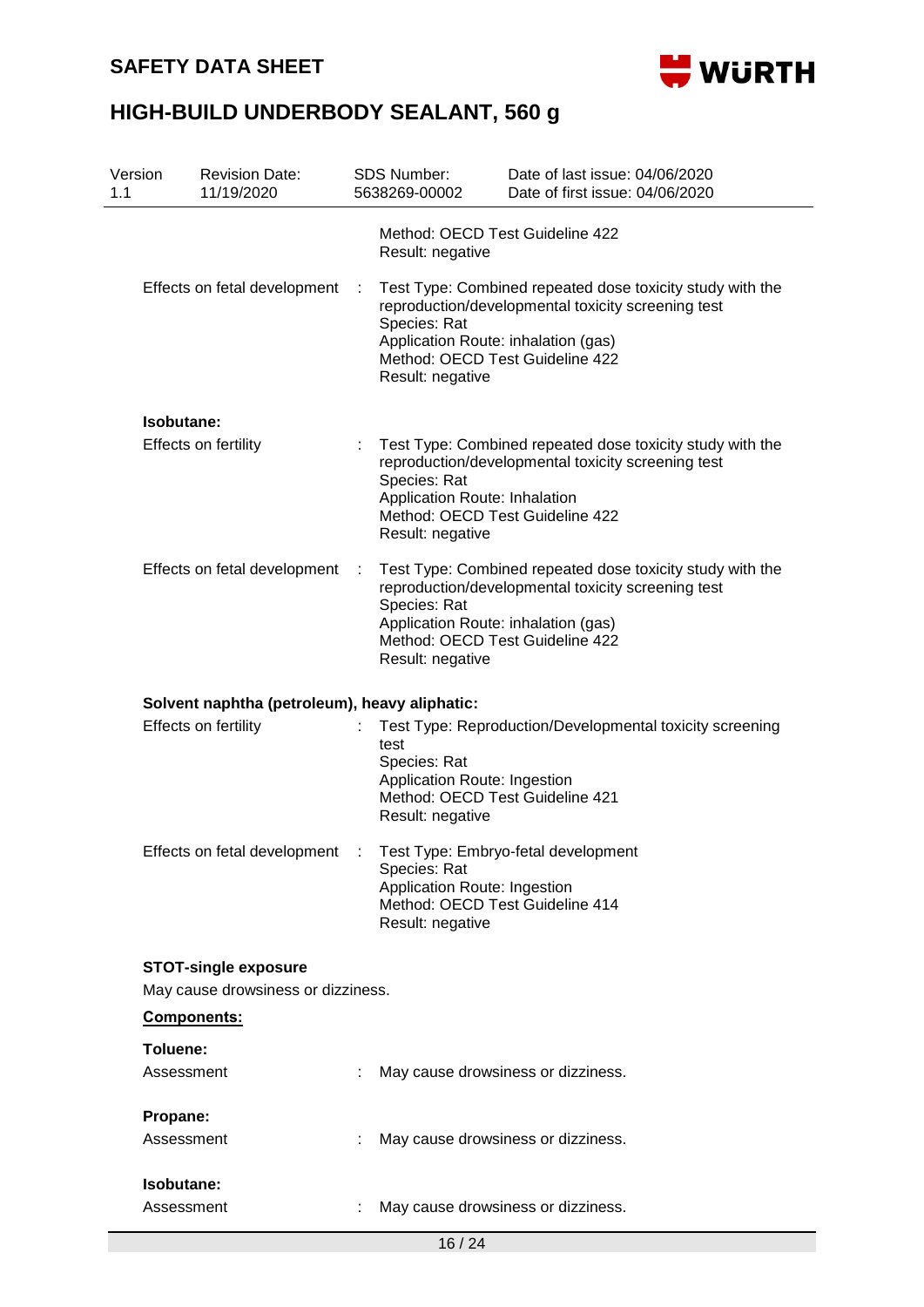

| Version<br>1.1 |                                                     | <b>Revision Date:</b><br>11/19/2020                      | <b>SDS Number:</b><br>5638269-00002                                                | Date of last issue: 04/06/2020<br>Date of first issue: 04/06/2020                                        |
|----------------|-----------------------------------------------------|----------------------------------------------------------|------------------------------------------------------------------------------------|----------------------------------------------------------------------------------------------------------|
|                |                                                     |                                                          |                                                                                    |                                                                                                          |
|                |                                                     | Assessment                                               | Solvent naphtha (petroleum), heavy aliphatic:                                      | May cause drowsiness or dizziness.                                                                       |
|                |                                                     | <b>STOT-repeated exposure</b>                            |                                                                                    |                                                                                                          |
|                |                                                     | Components:                                              |                                                                                    | May cause damage to organs (Central nervous system) through prolonged or repeated exposure.              |
|                | Toluene:                                            |                                                          |                                                                                    |                                                                                                          |
|                |                                                     | Routes of exposure<br><b>Target Organs</b><br>Assessment | Inhalation<br>Central nervous system<br>exposure.                                  | May cause damage to organs through prolonged or repeated                                                 |
|                | Quartz:                                             |                                                          |                                                                                    |                                                                                                          |
|                |                                                     | Routes of exposure<br><b>Target Organs</b><br>Assessment | inhalation (dust/mist/fume)<br>Lungs                                               | Shown to produce significant health effects in animals at con-<br>centrations of 0.02 mg/l/6h/d or less. |
|                |                                                     | <b>Repeated dose toxicity</b>                            |                                                                                    |                                                                                                          |
|                |                                                     | Components:                                              |                                                                                    |                                                                                                          |
|                | Toluene:                                            |                                                          |                                                                                    |                                                                                                          |
|                | Species<br><b>LOAEL</b>                             | <b>Application Route</b><br>Exposure time                | Rat<br>1.875 mg/l<br>inhalation (vapor)<br>6 Months                                |                                                                                                          |
|                | Species<br><b>NOAEL</b>                             | <b>Application Route</b><br>Exposure time                | Rat<br>625 mg/kg<br>Ingestion<br>13 Weeks                                          |                                                                                                          |
|                |                                                     | Limestone:                                               |                                                                                    |                                                                                                          |
|                | <b>Species</b><br><b>NOAEL</b><br>Method<br>Remarks | <b>Application Route</b><br>Exposure time                | Rat<br>> 300 mg/kg<br>Ingestion<br>28 Days<br><b>OECD Test Guideline 422</b>       | Based on data from similar materials                                                                     |
|                | Propane:                                            |                                                          |                                                                                    |                                                                                                          |
|                | Species<br><b>NOAEL</b><br>Method                   | <b>Application Route</b><br>Exposure time                | Rat<br>7.214 mg/l<br>inhalation (gas)<br>6 Weeks<br><b>OECD Test Guideline 422</b> |                                                                                                          |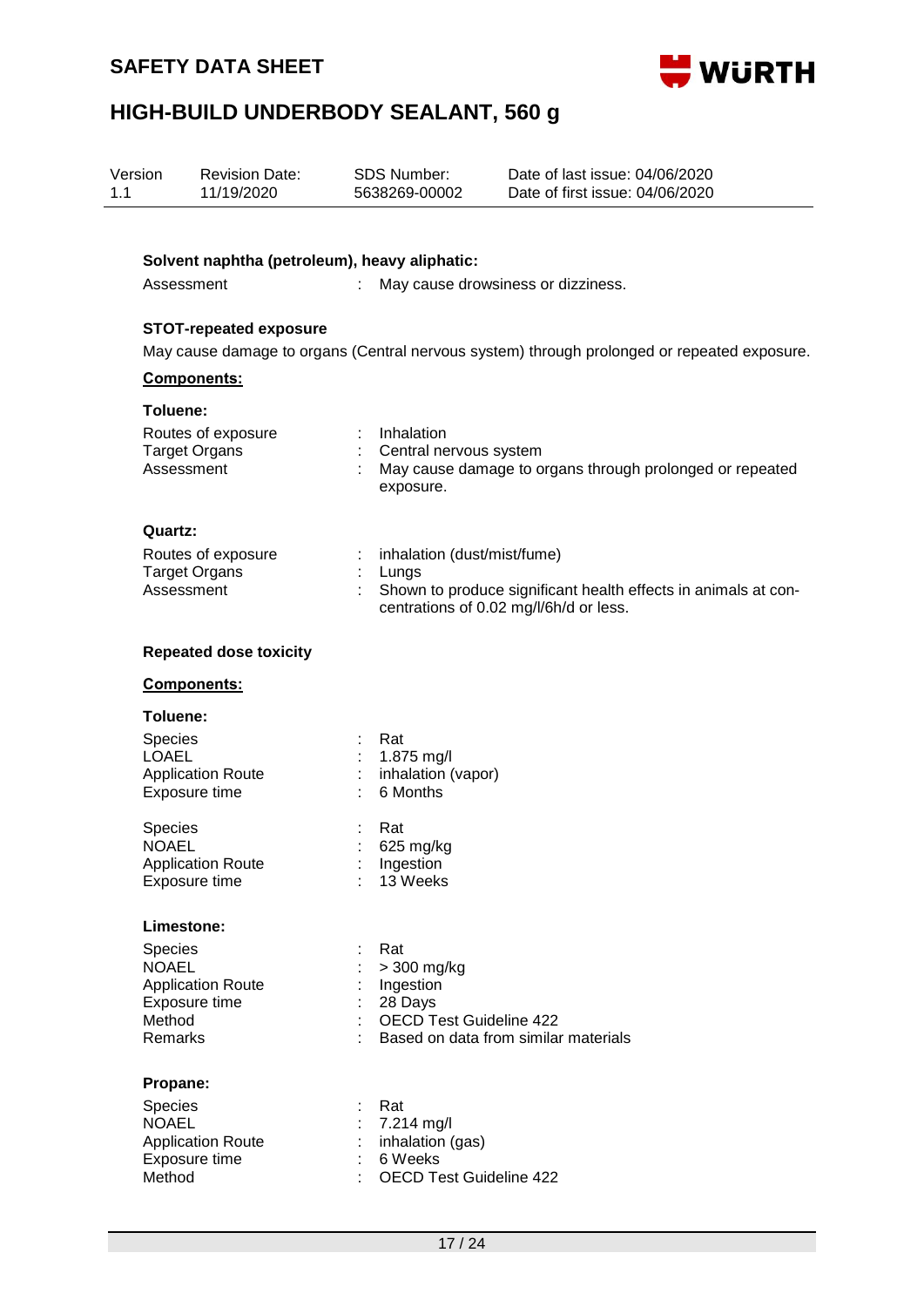

| Version<br>1.1 |                                                                                                                              | <b>Revision Date:</b><br>11/19/2020 | SDS Number:<br>5638269-00002                                                     | Date of last issue: 04/06/2020<br>Date of first issue: 04/06/2020 |  |  |
|----------------|------------------------------------------------------------------------------------------------------------------------------|-------------------------------------|----------------------------------------------------------------------------------|-------------------------------------------------------------------|--|--|
|                | Isobutane:                                                                                                                   |                                     |                                                                                  |                                                                   |  |  |
|                | <b>Species</b><br><b>NOAEL</b><br><b>Application Route</b><br>Exposure time<br>Method                                        |                                     | Rat<br>9000 ppm<br>inhalation (gas)<br>6 Weeks<br><b>OECD Test Guideline 422</b> |                                                                   |  |  |
|                | Solvent naphtha (petroleum), heavy aliphatic:<br><b>Species</b><br><b>NOAEL</b><br><b>Application Route</b><br>Exposure time |                                     |                                                                                  |                                                                   |  |  |
|                |                                                                                                                              |                                     | Rat<br>750 mg/kg<br>Ingestion<br>90 Days                                         |                                                                   |  |  |
|                | Quartz:                                                                                                                      |                                     |                                                                                  |                                                                   |  |  |
|                | Species<br>LOAEL<br>Exposure time                                                                                            | <b>Application Route</b>            | Rat<br>$0.002$ mg/l<br>inhalation (dust/mist/fume)<br>13 Weeks                   |                                                                   |  |  |
|                |                                                                                                                              | Acnivation tovioity                 |                                                                                  |                                                                   |  |  |

#### **Aspiration toxicity**

May be fatal if swallowed and enters airways.

#### **Product:**

The substance or mixture is known to cause human aspiration toxicity hazards or has to be regarded as if it causes a human aspiration toxicity hazard.

#### **Components:**

#### **Toluene:**

The substance or mixture is known to cause human aspiration toxicity hazards or has to be regarded as if it causes a human aspiration toxicity hazard.

#### **Solvent naphtha (petroleum), heavy aliphatic:**

The substance or mixture is known to cause human aspiration toxicity hazards or has to be regarded as if it causes a human aspiration toxicity hazard.

#### **Experience with human exposure**

#### **Components:**

**Toluene:**

Inhalation : Target Organs: Central nervous system Symptoms: Neurological disorders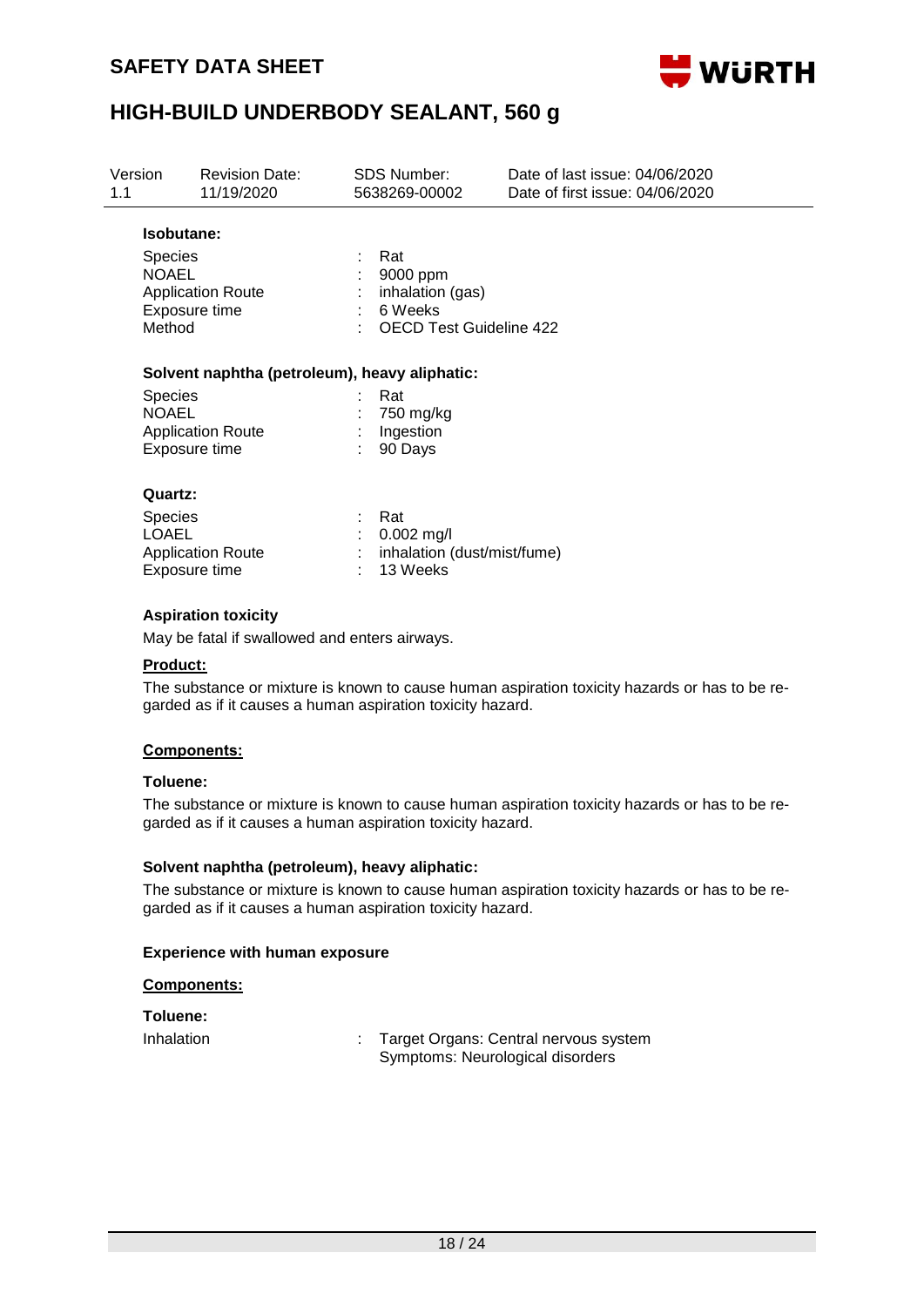



| Version<br>1.1 |                                           | <b>Revision Date:</b><br>11/19/2020                            |           | <b>SDS Number:</b><br>5638269-00002                     | Date of last issue: 04/06/2020<br>Date of first issue: 04/06/2020                                                                                                                                         |  |  |
|----------------|-------------------------------------------|----------------------------------------------------------------|-----------|---------------------------------------------------------|-----------------------------------------------------------------------------------------------------------------------------------------------------------------------------------------------------------|--|--|
|                | <b>SECTION 12. ECOLOGICAL INFORMATION</b> |                                                                |           |                                                         |                                                                                                                                                                                                           |  |  |
|                |                                           |                                                                |           |                                                         |                                                                                                                                                                                                           |  |  |
|                | <b>Ecotoxicity</b>                        |                                                                |           |                                                         |                                                                                                                                                                                                           |  |  |
|                |                                           | Components:                                                    |           |                                                         |                                                                                                                                                                                                           |  |  |
|                | Toluene:                                  | Toxicity to fish                                               |           | Exposure time: 96 h                                     | LC50 (Oncorhynchus kisutch (coho salmon)): 5.5 mg/l                                                                                                                                                       |  |  |
|                |                                           | Toxicity to daphnia and other :<br>aquatic invertebrates       |           | Exposure time: 48 h                                     | EC50 (Ceriodaphnia dubia (water flea)): 3.78 mg/l                                                                                                                                                         |  |  |
|                | plants                                    | Toxicity to algae/aquatic                                      |           | Exposure time: 72 h                                     | NOEC (Skeletonema costatum (marine diatom)): 10 mg/l                                                                                                                                                      |  |  |
|                | icity)                                    | Toxicity to fish (Chronic tox-                                 | ÷         | Exposure time: 40 d                                     | NOEC (Oncorhynchus kisutch (coho salmon)): 1.39 mg/l                                                                                                                                                      |  |  |
|                | ic toxicity)                              | Toxicity to daphnia and other<br>aquatic invertebrates (Chron- | $\sim$ 1. | Exposure time: 7 d                                      | NOEC (Ceriodaphnia dubia (water flea)): 0.74 mg/l                                                                                                                                                         |  |  |
|                |                                           | Toxicity to microorganisms                                     |           | EC50 (Nitrosomonas sp.): 84 mg/l<br>Exposure time: 24 h |                                                                                                                                                                                                           |  |  |
|                | Limestone:                                |                                                                |           |                                                         |                                                                                                                                                                                                           |  |  |
|                |                                           | Toxicity to fish                                               |           | Exposure time: 96 h<br>Method: OECD Test Guideline 203  | LL50 (Oncorhynchus mykiss (rainbow trout)): > 100 mg/l<br><b>Test substance: Water Accommodated Fraction</b><br>Remarks: Based on data from similar materials                                             |  |  |
|                |                                           | Toxicity to daphnia and other<br>aquatic invertebrates         |           | Exposure time: 48 h<br>Method: OECD Test Guideline 202  | LL50 (Daphnia magna (Water flea)): > 100 mg/l<br><b>Test substance: Water Accommodated Fraction</b><br>Remarks: Based on data from similar materials                                                      |  |  |
|                | plants                                    | Toxicity to algae/aquatic                                      |           | Exposure time: 72 h<br>Method: OECD Test Guideline 201  | EL50 (Desmodesmus subspicatus (green algae)): > 14 mg/l<br><b>Test substance: Water Accommodated Fraction</b><br>Remarks: No toxicity at the limit of solubility.<br>Based on data from similar materials |  |  |
|                |                                           |                                                                |           | Exposure time: 72 h<br>Method: OECD Test Guideline 201  | EL10 (Desmodesmus subspicatus (green algae)): > 14 mg/l<br><b>Test substance: Water Accommodated Fraction</b><br>Remarks: No toxicity at the limit of solubility.<br>Based on data from similar materials |  |  |
|                |                                           | Toxicity to microorganisms                                     |           | $EC50:$ > 100 mg/l                                      |                                                                                                                                                                                                           |  |  |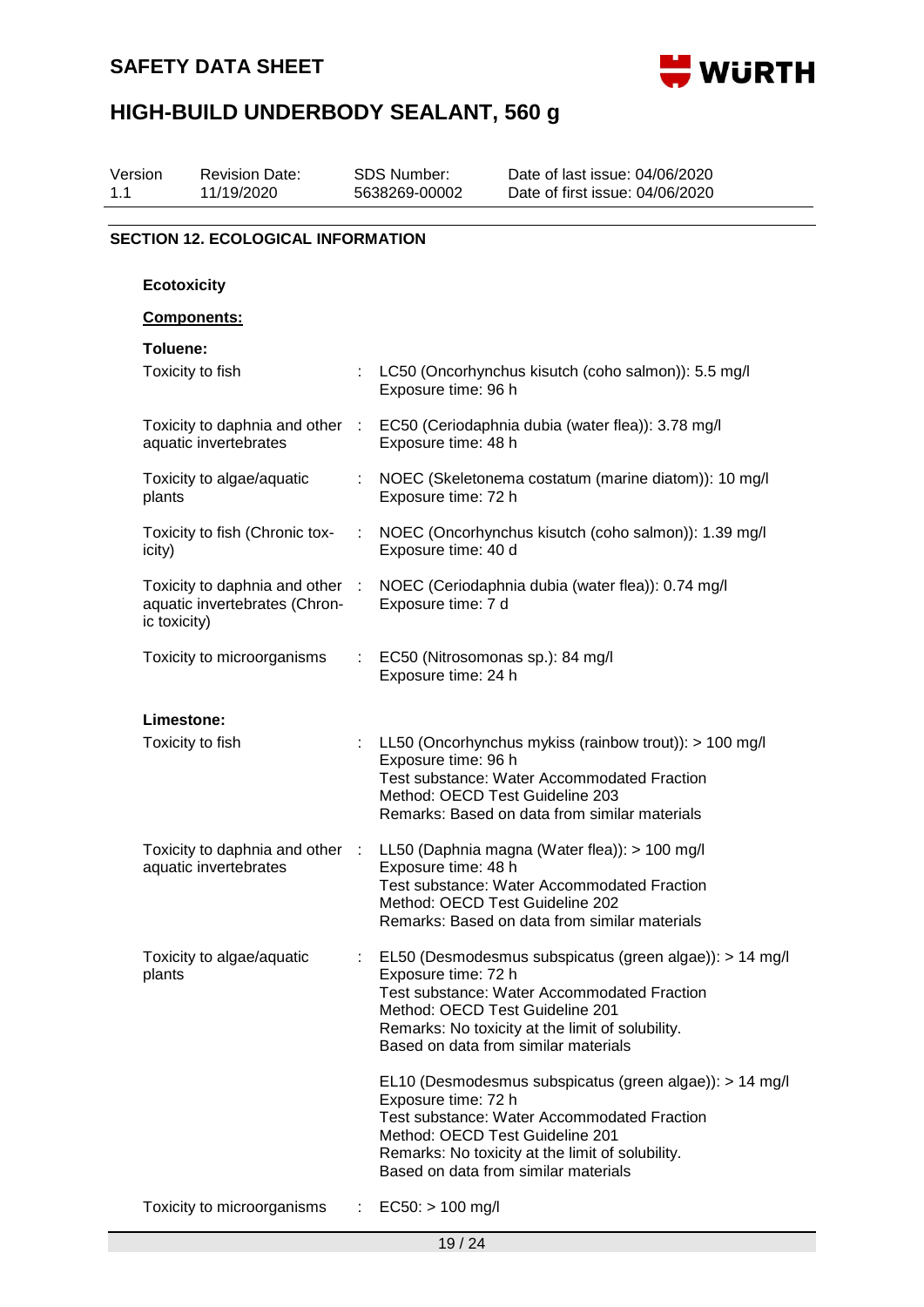

| Version<br>1.1 |                  | <b>Revision Date:</b><br>11/19/2020                              |    | <b>SDS Number:</b><br>5638269-00002                                               | Date of last issue: 04/06/2020<br>Date of first issue: 04/06/2020                                                                                                    |
|----------------|------------------|------------------------------------------------------------------|----|-----------------------------------------------------------------------------------|----------------------------------------------------------------------------------------------------------------------------------------------------------------------|
|                |                  |                                                                  |    | Exposure time: 3 h<br>Method: OECD Test Guideline 209                             | Remarks: Based on data from similar materials                                                                                                                        |
|                |                  | Solvent naphtha (petroleum), heavy aliphatic:                    |    |                                                                                   |                                                                                                                                                                      |
|                | Toxicity to fish |                                                                  |    | Exposure time: 96 h<br>Method: OECD Test Guideline 203                            | LL50 (Oncorhynchus mykiss (rainbow trout)): 2 - 5 mg/l<br><b>Test substance: Water Accommodated Fraction</b><br>Remarks: Based on data from similar materials        |
|                |                  | Toxicity to daphnia and other :<br>aquatic invertebrates         |    | Exposure time: 48 h<br>Method: OECD Test Guideline 202                            | EL50 (Daphnia magna (Water flea)): 1.4 mg/l<br><b>Test substance: Water Accommodated Fraction</b>                                                                    |
|                | plants           | Toxicity to algae/aquatic                                        | ÷. | Exposure time: 72 h<br>Method: OECD Test Guideline 201                            | EL10 (Pseudokirchneriella subcapitata (green algae)): 1 mg/l<br><b>Test substance: Water Accommodated Fraction</b><br>Remarks: Based on data from similar materials  |
|                |                  |                                                                  |    | mg/l<br>Exposure time: 72 h<br>Method: OECD Test Guideline 201                    | EL50 (Pseudokirchneriella subcapitata (green algae)): > 1 - 3<br><b>Test substance: Water Accommodated Fraction</b><br>Remarks: Based on data from similar materials |
|                | ic toxicity)     | Toxicity to daphnia and other :<br>aquatic invertebrates (Chron- |    | Exposure time: 21 d                                                               | NOEC (Daphnia magna (Water flea)): 0.48 mg/l<br><b>Test substance: Water Accommodated Fraction</b>                                                                   |
|                | Quartz:          |                                                                  |    |                                                                                   |                                                                                                                                                                      |
|                | Toxicity to fish |                                                                  |    | Exposure time: 96 h<br>Method: OECD Test Guideline 203                            | LL50 (Danio rerio (zebra fish)): > 10,000 mg/l<br>Remarks: Based on data from similar materials                                                                      |
|                |                  | <b>Persistence and degradability</b>                             |    |                                                                                   |                                                                                                                                                                      |
|                | Components:      |                                                                  |    |                                                                                   |                                                                                                                                                                      |
|                | Toluene:         |                                                                  |    |                                                                                   |                                                                                                                                                                      |
|                |                  | Biodegradability                                                 |    | Result: Readily biodegradable.<br>Biodegradation: 80 %<br>Exposure time: 20 d     |                                                                                                                                                                      |
|                | Propane:         |                                                                  |    |                                                                                   |                                                                                                                                                                      |
|                |                  | Biodegradability                                                 |    | Result: Readily biodegradable.<br>Biodegradation: 100 %<br>Exposure time: 385.5 h |                                                                                                                                                                      |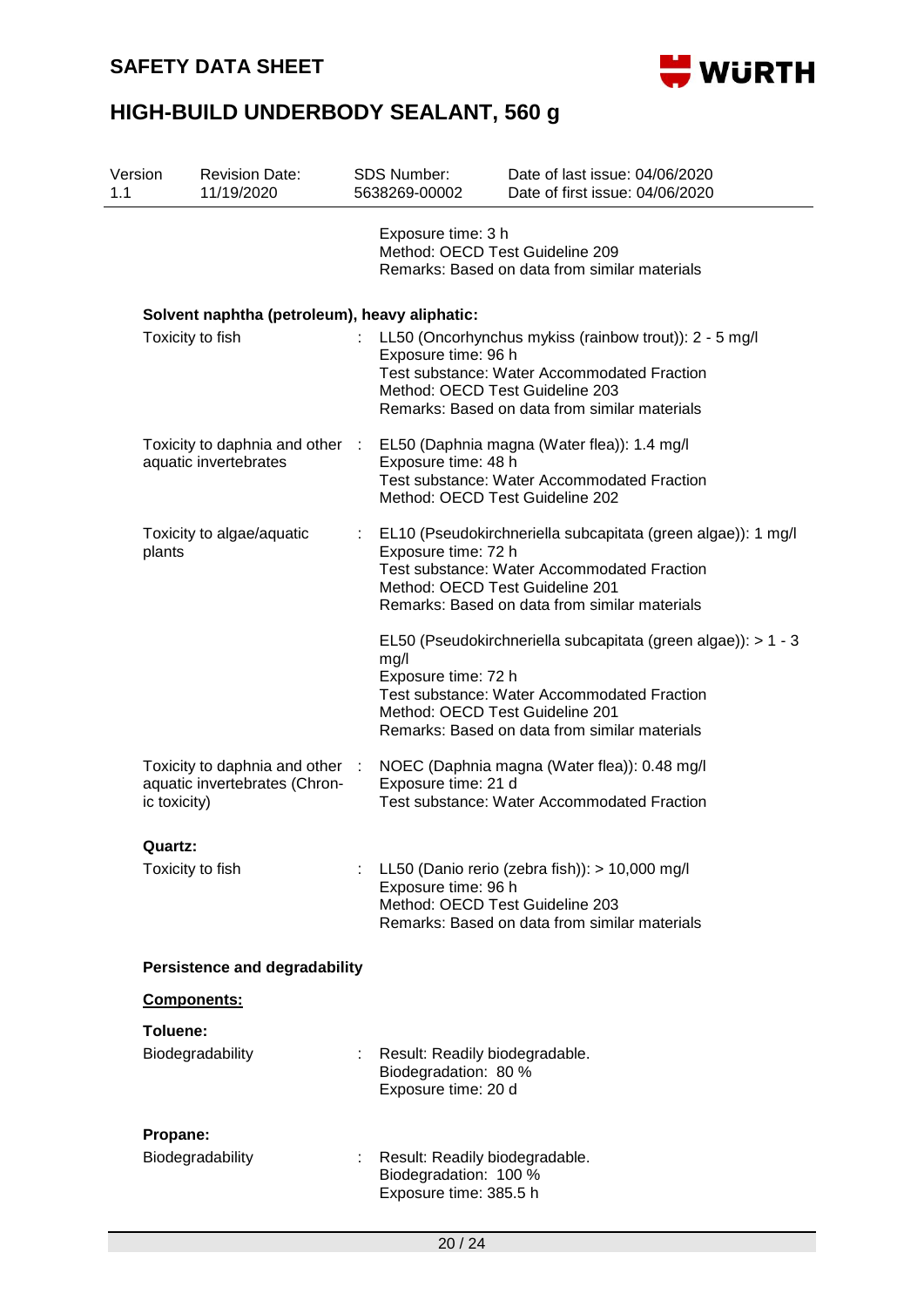

| Version<br>1.1 | <b>Revision Date:</b><br>11/19/2020                                   |   | <b>SDS Number:</b><br>5638269-00002                                               | Date of last issue: 04/06/2020<br>Date of first issue: 04/06/2020 |  |  |
|----------------|-----------------------------------------------------------------------|---|-----------------------------------------------------------------------------------|-------------------------------------------------------------------|--|--|
|                |                                                                       |   |                                                                                   | Remarks: Based on data from similar materials                     |  |  |
|                | <b>Isobutane:</b><br>Biodegradability                                 |   | Result: Readily biodegradable.<br>Biodegradation: 100 %<br>Exposure time: 385.5 h | Remarks: Based on data from similar materials                     |  |  |
|                | Solvent naphtha (petroleum), heavy aliphatic:                         |   |                                                                                   |                                                                   |  |  |
|                | Biodegradability                                                      | ÷ | Result: Inherently biodegradable.                                                 |                                                                   |  |  |
|                | <b>Bioaccumulative potential</b>                                      |   |                                                                                   |                                                                   |  |  |
| Components:    |                                                                       |   |                                                                                   |                                                                   |  |  |
| Toluene:       |                                                                       |   |                                                                                   |                                                                   |  |  |
|                | Bioaccumulation                                                       |   | Bioconcentration factor (BCF): 90                                                 | Species: Leuciscus idus (Golden orfe)                             |  |  |
| octanol/water  | Partition coefficient: n-                                             | ÷ | log Pow: 2.73                                                                     |                                                                   |  |  |
| Isobutane:     |                                                                       |   |                                                                                   |                                                                   |  |  |
| octanol/water  | Partition coefficient: n-                                             | ÷ | log Pow: 2.8                                                                      |                                                                   |  |  |
|                | <b>Mobility in soil</b>                                               |   |                                                                                   |                                                                   |  |  |
|                | No data available                                                     |   |                                                                                   |                                                                   |  |  |
|                | Other adverse effects                                                 |   |                                                                                   |                                                                   |  |  |
|                | No data available                                                     |   |                                                                                   |                                                                   |  |  |
|                | <b>SECTION 13. DISPOSAL CONSIDERATIONS</b><br><b>Disposal methods</b> |   |                                                                                   |                                                                   |  |  |

| Contaminated packaging | Empty containers should be taken to an approved waste<br>handling site for recycling or disposal.<br>Empty containers retain residue and can be dangerous.<br>Do not pressurize, cut, weld, braze, solder, drill, grind, or ex-<br>pose such containers to heat, flame, sparks, or other sources<br>of ignition. They may explode and cause injury and/or death.<br>If not otherwise specified: Dispose of as unused product.<br>Please ensure aerosol cans are sprayed completely empty<br>(including propellant) |
|------------------------|--------------------------------------------------------------------------------------------------------------------------------------------------------------------------------------------------------------------------------------------------------------------------------------------------------------------------------------------------------------------------------------------------------------------------------------------------------------------------------------------------------------------|

Waste from residues : Dispose of in accordance with local regulations.

#### **SECTION 14. TRANSPORT INFORMATION**

#### **International Regulations**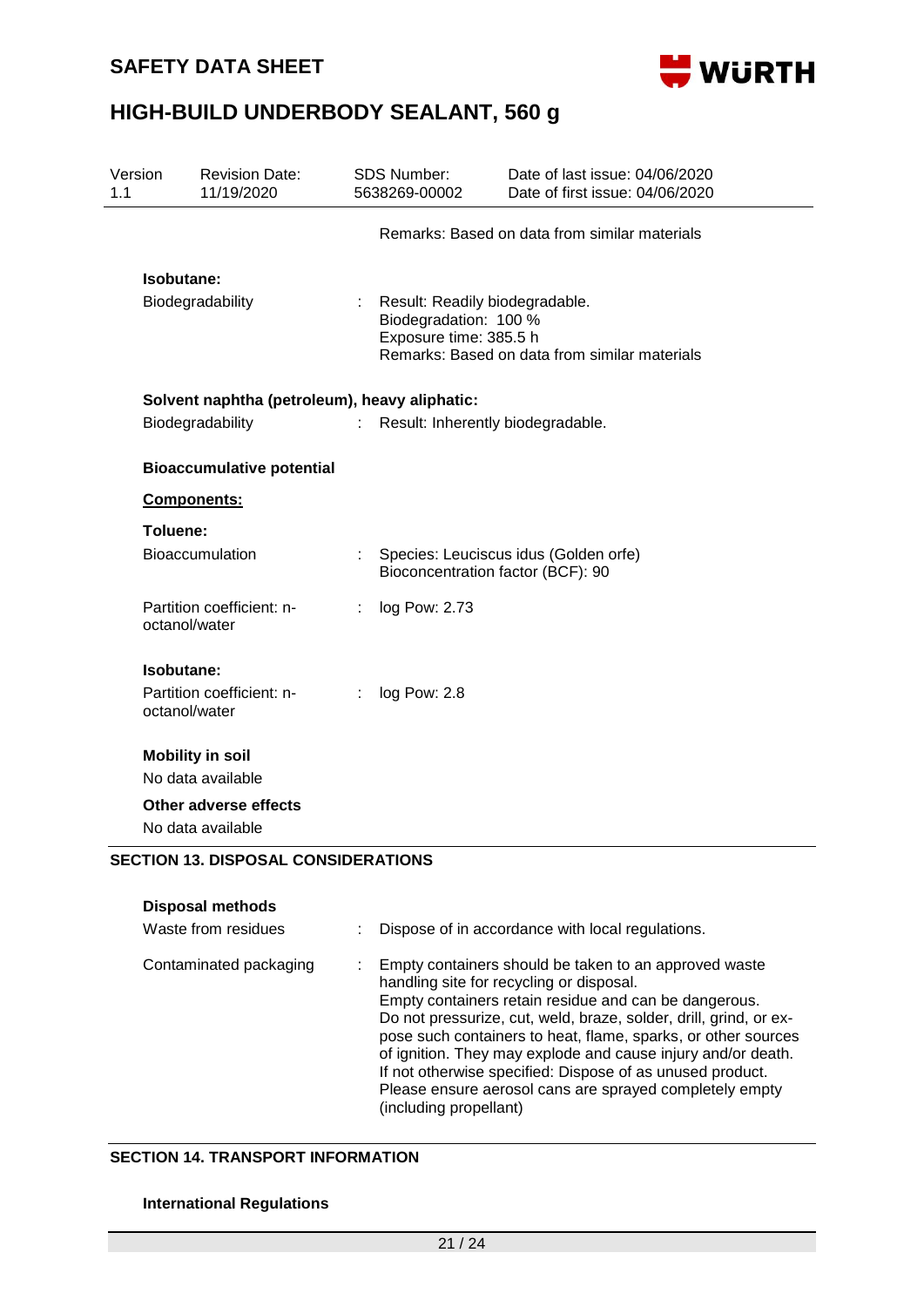

| Version<br>1.1                                                                | <b>Revision Date:</b><br>11/19/2020                                                                 |  | <b>SDS Number:</b><br>5638269-00002                                                                              | Date of last issue: 04/06/2020<br>Date of first issue: 04/06/2020 |  |  |
|-------------------------------------------------------------------------------|-----------------------------------------------------------------------------------------------------|--|------------------------------------------------------------------------------------------------------------------|-------------------------------------------------------------------|--|--|
| <b>UNRTDG</b><br>UN number<br>Class<br>Labels                                 | Proper shipping name<br>Packing group                                                               |  | <b>UN 1950</b><br><b>AEROSOLS</b><br>2.1<br>Not assigned by regulation<br>2.1                                    |                                                                   |  |  |
| <b>IATA-DGR</b><br>UN/ID No.<br>Class<br>Labels<br>aircraft)<br>ger aircraft) | Proper shipping name<br>Packing group<br>Packing instruction (cargo<br>Packing instruction (passen- |  | <b>UN 1950</b><br>Aerosols, flammable<br>2.1<br>Not assigned by regulation<br><b>Flammable Gas</b><br>203<br>203 |                                                                   |  |  |
| UN number                                                                     | <b>IMDG-Code</b><br>Proper shipping name                                                            |  | <b>UN 1950</b><br><b>AEROSOLS</b>                                                                                |                                                                   |  |  |
| Class<br>Labels<br>EmS Code                                                   | Packing group<br>Marine pollutant                                                                   |  | 2.1<br>Not assigned by regulation<br>2.1<br>$F-D, S-U$<br>no                                                     |                                                                   |  |  |
|                                                                               | Not applicable for product as supplied.                                                             |  | Transport in bulk according to Annex II of MARPOL 73/78 and the IBC Code                                         |                                                                   |  |  |
|                                                                               | <b>Domestic regulation</b>                                                                          |  |                                                                                                                  |                                                                   |  |  |
| <b>TDG</b><br>UN number                                                       | Proper shipping name                                                                                |  | <b>UN 1950</b><br><b>AEROSOLS</b>                                                                                |                                                                   |  |  |
| Class<br>Labels<br><b>ERG Code</b>                                            | Packing group                                                                                       |  | 2.1<br>Not assigned by regulation<br>2.1<br>126                                                                  |                                                                   |  |  |

#### **Special precautions for user**

Marine pollutant : no

The transport classification(s) provided herein are for informational purposes only, and solely based upon the properties of the unpackaged material as it is described within this Safety Data Sheet. Transportation classifications may vary by mode of transportation, package sizes, and variations in regional or country regulations.

#### **SECTION 15. REGULATORY INFORMATION**

| Volatile organic compounds | CANADIAN ENVIRONMENTAL PROTECTION ACT, 1999 - |
|----------------------------|-----------------------------------------------|
| (VOC) content              | Guidelines for VOC in Consumer Products       |
|                            | VOC content: 328.3 g/l                        |
|                            | Remarks: VOC content excluding water          |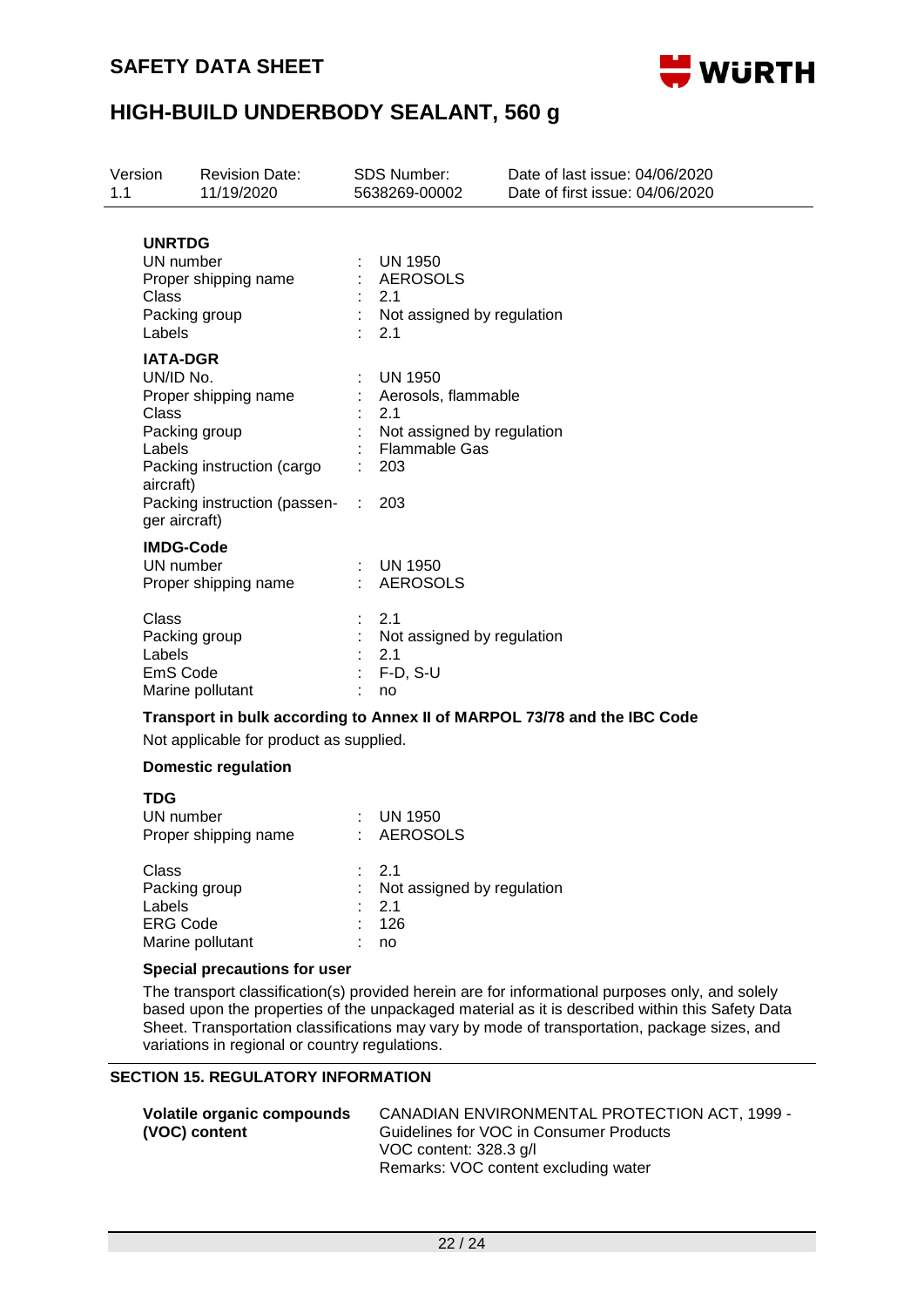

| Version<br>1.1 | <b>Revision Date:</b><br>11/19/2020     |    | <b>SDS Number:</b><br>5638269-00002                                                                                                                                | Date of last issue: 04/06/2020<br>Date of first issue: 04/06/2020                                                           |  |  |
|----------------|-----------------------------------------|----|--------------------------------------------------------------------------------------------------------------------------------------------------------------------|-----------------------------------------------------------------------------------------------------------------------------|--|--|
|                |                                         |    |                                                                                                                                                                    | The ingredients of this product are reported in the following inventories:                                                  |  |  |
| <b>DSL</b>     |                                         | ÷. | All chemical substances in this product comply with the CEPA<br>1999 and NSNR and are on or exempt from listing on the<br>Canadian Domestic Substances List (DSL). |                                                                                                                             |  |  |
|                | <b>SECTION 16. OTHER INFORMATION</b>    |    |                                                                                                                                                                    |                                                                                                                             |  |  |
|                | <b>Full text of other abbreviations</b> |    |                                                                                                                                                                    |                                                                                                                             |  |  |
| <b>ACGIH</b>   |                                         |    |                                                                                                                                                                    | USA. ACGIH Threshold Limit Values (TLV)                                                                                     |  |  |
|                | <b>ACGIH BEI</b>                        |    |                                                                                                                                                                    | ACGIH - Biological Exposure Indices (BEI)                                                                                   |  |  |
|                | CA AB OEL                               |    | $2:$ OEL)                                                                                                                                                          | Canada. Alberta, Occupational Health and Safety Code (table                                                                 |  |  |
|                | CA BC OEL                               |    | Canada. British Columbia OEL                                                                                                                                       |                                                                                                                             |  |  |
|                | CA ON OEL                               |    |                                                                                                                                                                    | Ontario Table of Occupational Exposure Limits made under<br>the Occupational Health and Safety Act.                         |  |  |
|                | CA QC OEL                               |    | borne contaminants                                                                                                                                                 | Québec. Regulation respecting occupational health and safe-<br>ty, Schedule 1, Part 1: Permissible exposure values for air- |  |  |
|                | ACGIH / TWA                             |    | 8-hour, time-weighted average                                                                                                                                      |                                                                                                                             |  |  |
|                | <b>ACGIH / STEL</b>                     |    | Short-term exposure limit                                                                                                                                          |                                                                                                                             |  |  |
|                | CA AB OEL / TWA                         |    |                                                                                                                                                                    | 8-hour Occupational exposure limit                                                                                          |  |  |
|                | CA BC OEL / TWA                         |    | 8-hour time weighted average                                                                                                                                       |                                                                                                                             |  |  |
|                | CA BC OEL / STEL                        |    | short-term exposure limit                                                                                                                                          |                                                                                                                             |  |  |
|                | CA ON OEL / TWA                         |    |                                                                                                                                                                    | Time-Weighted Average Limit (TWA)                                                                                           |  |  |
|                | CA QC OEL / TWAEV                       |    |                                                                                                                                                                    | Time-weighted average exposure value                                                                                        |  |  |

AIIC - Australian Inventory of Industrial Chemicals; ANTT - National Agency for Transport by Land of Brazil; ASTM - American Society for the Testing of Materials; bw - Body weight; CMR - Carcinogen, Mutagen or Reproductive Toxicant; DIN - Standard of the German Institute for Standardisation; DSL - Domestic Substances List (Canada); ECx - Concentration associated with x% response; ELx - Loading rate associated with x% response; EmS - Emergency Schedule; ENCS - Existing and New Chemical Substances (Japan); ErCx - Concentration associated with x% growth rate response; ERG - Emergency Response Guide; GHS - Globally Harmonized System; GLP - Good Laboratory Practice; IARC - International Agency for Research on Cancer; IATA - International Air Transport Association; IBC - International Code for the Construction and Equipment of Ships carrying Dangerous Chemicals in Bulk; IC50 - Half maximal inhibitory concentration; ICAO - International Civil Aviation Organization; IECSC - Inventory of Existing Chemical Substances in China; IMDG - International Maritime Dangerous Goods; IMO - International Maritime Organization; ISHL - Industrial Safety and Health Law (Japan); ISO - International Organisation for Standardization; KECI - Korea Existing Chemicals Inventory; LC50 - Lethal Concentration to 50 % of a test population; LD50 - Lethal Dose to 50% of a test population (Median Lethal Dose); MARPOL - International Convention for the Prevention of Pollution from Ships; n.o.s. - Not Otherwise Specified; Nch - Chilean Norm; NO(A)EC - No Observed (Adverse) Effect Concentration; NO(A)EL - No Observed (Adverse) Effect Level; NOELR - No Observable Effect Loading Rate; NOM - Official Mexican Norm; NTP - National Toxicology Program; NZIoC - New Zealand Inventory of Chemicals; OECD - Organization for Economic Co-operation and Development; OPPTS - Office of Chemical Safety and Pollution Prevention; PBT - Persistent, Bioaccumulative and Toxic substance; PICCS - Philippines Inventory of Chemicals and Chemical Substances; (Q)SAR - (Quantitative) Structure Activity Relationship; REACH - Regulation (EC) No 1907/2006 of the European Parliament and of the Council concerning the Registration, Evaluation, Authorisation and Restriction of Chemicals; SADT - Self-Accelerating Decomposition Temperature; SDS - Safety Data Sheet; TCSI - Taiwan Chemical Substance Inventory; TDG - Transporta-